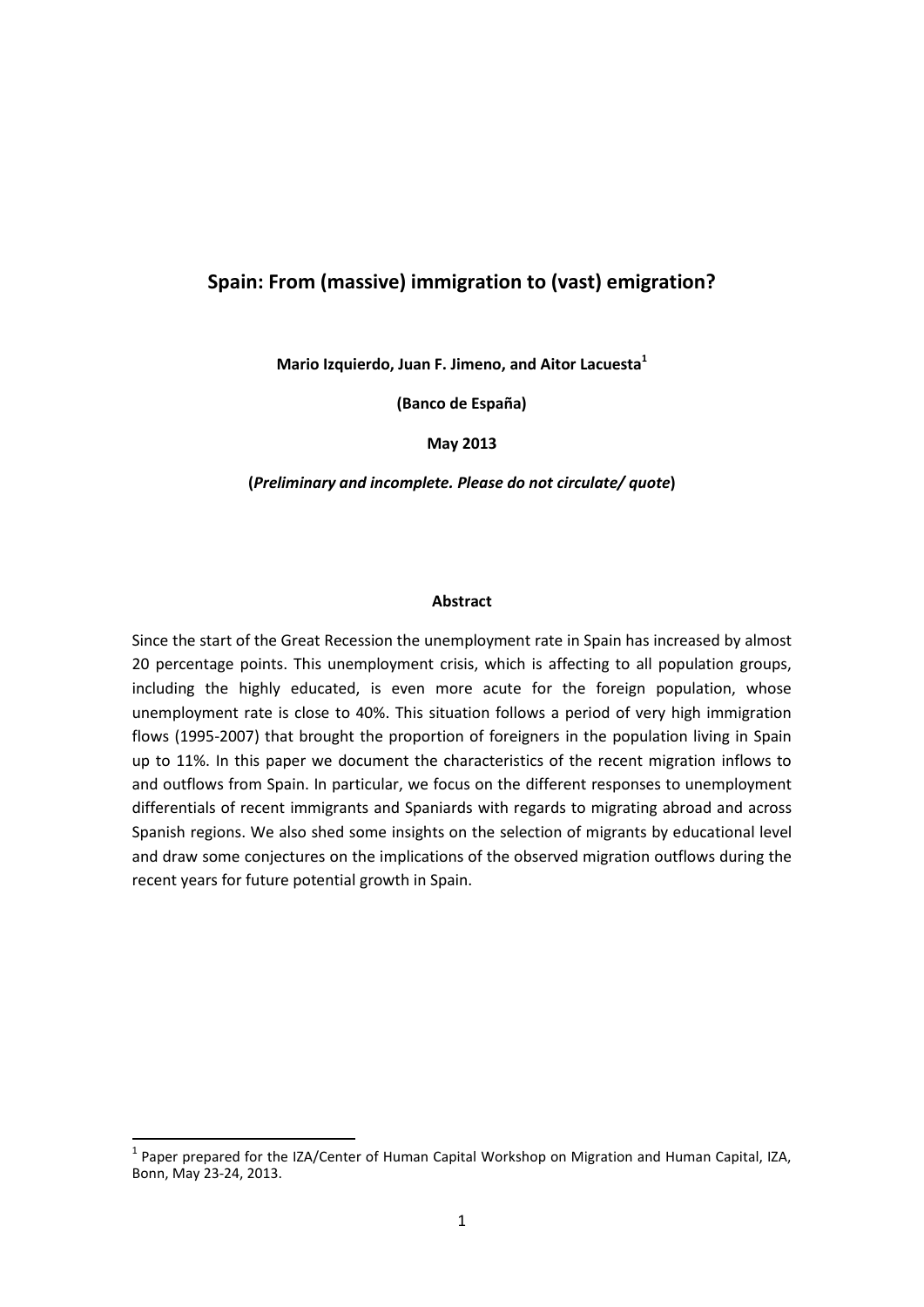### **1. Introduction**

During the years previous to the Great Recession, Spain received massive migration inflows (averaging about 1.4% of total domestic population per year during 2000-2007). In fact, these inflows continued to be high during the first phase of the recession (about 1.2% per year during 2008-2010). Outflows were negligible during 2000-2007 and about 0.4% per year during 2008-2010). In 2012, when Spain suffered a double dip, inflows decreased to 0.8% (although being still notable) and outflows increased to 1.2% of domestic population.

The immigration flows of the expansion period significantly changed the composition of the Spanish population: the proportion of non-Spanish nationals was 11.7% on January 2013, while the proportion of residents in Spain born-abroad is above 3.3% (see Table 1). The foreign population in Spain is mostly from other EU countries, Latin America, and North Africa. Immigrants (and foreign workers) are relatively younger than the Spanish population, especially in the case of females (Table 2).

The labor market effects of the Great Recession in Spain have been remarkable. Since 2008Q1 the loss of employment has been almost 18.5% and the average unemployment rate has increased to 27.2%, being the incidence of unemployment much higher among the youths (57.2%) and immigrants (39.2%). Nevertheless, the increases in unemployment rates have been quite general and have affected all regions and population groups, even those with high educational attainments and skills (Figure 1).

Hence, given the high weight of recent immigrants and the high unemployment rates for all population groups, it seems likely that Spain is in transition from a massive immigration regime to vast emigration. This seems to be an appropriate context to test some of the existing theories about migration, both in regards to return migration and to the importance of pull factors on emigration by nationals, which, in the case of advanced economies, it is not a well documented issue in the migration literature. Some questions that may be addressed in this context are, for instance: i) what is the propensity to migrate abroad of recent immigrants and of nationals in the case of an unemployment crisis?, ii) are the elasticities of migration outflows with respect to unemployment differentials different in a recession than those observed during an expansion?, and iii) is the selection of migrants different among the foreign and the domestic population in such a context?

This paper builds on the description of migration flows in Spain (inwards and outwards) during the Great Recession to drawing some conclusions about the role played by unemployment differentials as a driver of migration flows, and to the important of positive selection of migrants, both regarding return migration of recent immigrants and emigration by nationals. We use some of these findings to draw some conjectures about the Spanish "emigration potential" in the near future and to advance some cost-benefit analysis of the likely migration flows.

The structure of the paper is as follows. First, we describe the data sources being used for the measurement of inflows and outflows. Then, we briefly revisit the history of international migration in Spain since the mid-1900s to put the analysis of the current situation into a wider context. Then, we focus, alternatively, on the inflows, outflows, and inter-regional (within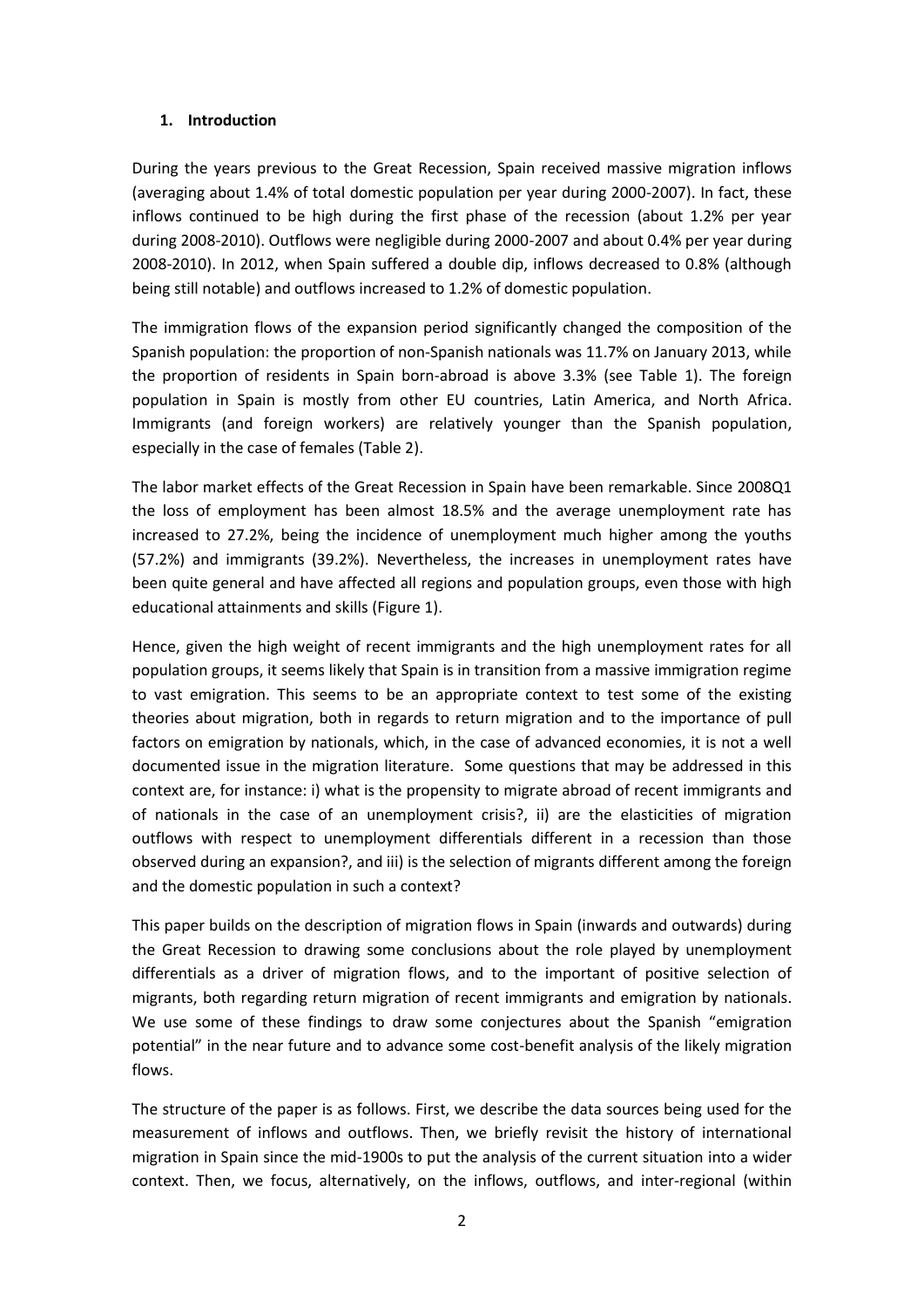Spain) flows of immigrants and Spaniards since the start of the Great Recession. Finally, in the concluding section, we advance some conjectures about the implications of recently observed migration flows for future potential growth in Spain.

# **2. Data**

Data on gross migration flows in Spain are neither abundant nor extending long into the past. Historically, information on migration flows was limited to statistics drawn from registers of passengers that leave the country by ship and airplane, or from information of bilateral official programs of organized emigration to Europe. This is the reason why most of the studies on Spanish emigration used information from destination countries<sup>2</sup>. It is only after 1998 that there is some organized attempts at keeping registers of migration inflows and outflows (since 2002) based on municipality registers. However, this is subject to some drawbacks. Whereas foreigners have an incentive to enroll in the register, they do not have any incentive to drop from it when they leave the country. This is the reason why data on exits of foreigners is only reliable since 2006, moment in which a two year period renewal of the register is imposed on foreigners. Instead, emigration and immigration by Spaniards should be better captured.

The data from municipality registers provide information on gender, age, nationality, country of birth and the province of origin. One important piece of information that is lacking in the abovementioned dataset is the country of origin of immigrants and the country of destination of emigrants. In the case of foreigners we might assume that this should coincide with either the nationality or the country of birth<sup>3</sup>. In the case of Spaniards, that information is completely unknown.

Alternatively, data on stocks of foreigners in Spain is obtained by municipal registers. If one wants to add the educational dimension it is required to access Labour Force Survey data. Information on the stock of nationals living abroad might be taken from the registers of Spanish embassies, which, gathered by the Statistical Office since 2009 (Padrón de Españoles Residentes en el Extranjero). It provides information on the country of birth, province of last residence, province of birth and country of destination. If one wants to obtain more sociodemographic information on the emigrants must go to statistics of the main destination countries. Driven by anecdotal evidence and given availability restrictions, we do so using the French, British and Argentinian Labor Force Surveys.

Finally internal migration is gathered by municipal registers and the Labor Force Survey. Indeed, information on this particular flow is very comprehensive in terms of sociodemographic characteristics.

**<sup>.</sup>**  $^{2}$  See, for instance, Garcia Fernandez (1965), Nadal (1984), and Instituto Español de Emigración (1973).

 $3$  Indeed, according to the New Immigration Survey conducted in 2007, more than 85% of immigrants with a plan of leaving the country in the following five years reported the intention to go back home.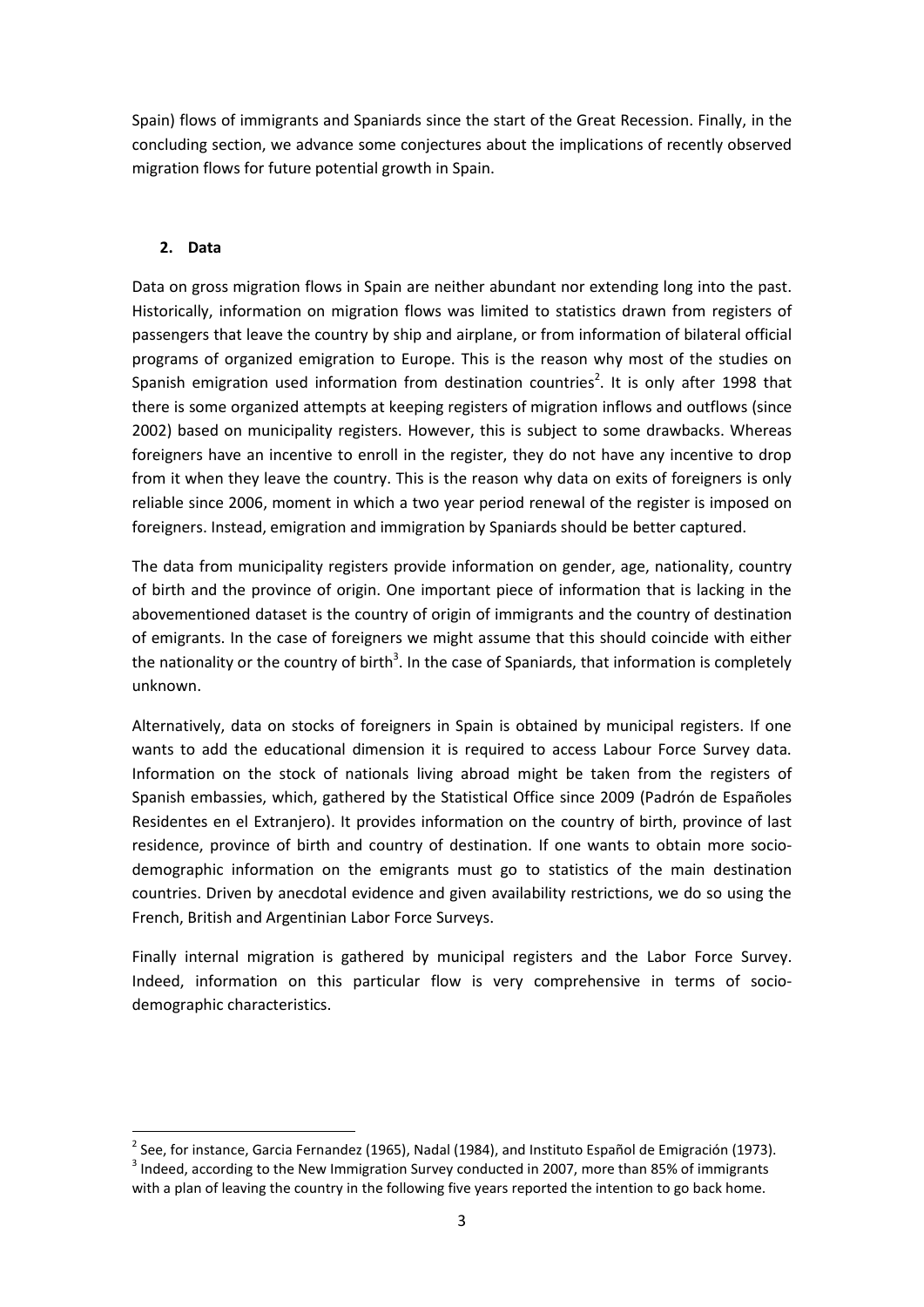#### **3. Migration flows in Spain since 1950: A brief review**

Spain was an emigration country through most of the XXth Century. At the beginning of the century there were large outflows of migrants to South America (mostly to Argentina). Those movements were motivated by i) the pass of free movement laws in both Spain and destination countries at the second half of the XIX century, ii) an increasing population, due to decrease in mortality at the end of the XIX century that was followed by a later decrease in fertility (population in Spain doubled from 1857 – 15 million- to 1950 – 27 million-), and iii) economic stagnation (GDP per capita in real terms is estimated to have increased slightly less than 1% between 1850 and 1950 whereas it increased an average of 5% during the following 50 years) and a weakened political situation after the loss of the American colonies.

However those movements froze after the First World War and the global crisis of the 1930s. And after the civil war (1936-1939) emigration was banned from Spain. When emigration is again freely allowed in 1946, outflows were smaller than those registered at the beginning of the Century. The main destination region was still South America.

Since 1950, just by looking at net migration outflows, three periods can be identified.

**The early emigration period (1950-1989).** Early in this period it was the times of emigration to South America, of about 50 thousands per year, and then, later on during the 1960s, to Europe (mostly France, Germany and Switzerland), with average annual flows of around 170 thousands (Table 3). In the 1960s around 80% of total emigrants went to Europe, and, on aggregate, they amounted at around 7 per thousand of the total population in the mid-1960s, when it reached its maximum. Emigration to Europe was mostly driven by the shortages of unskilled workers to fill jobs in agriculture or in manufacturing in the destination countries. Since the mid-1960s, these emigration flows decreased, first, due to economic growth in Spain, and, then, due to the increased protectionism in destination countries that followed the oil crisis in the early 1970s. However net emigration was still observed, although at a lower rate, during the first half of the 1980s, when Spain still was suffering important losses of employment.

**The immigration boom (1990-2007).** Starting at the early 1990s and, most noticeably, after 1997, Spain became a destination country for emigrates. Inflows increased steadily from less than 30 thousands per year in 1996 to 958 thousands in 2007, when they amounted to more than 2% of the total population. During this period inflows of foreigners are mainly driven by Romanians, Moroccans, Bolivians and Peruvians, but there were also many with Spanish nationality. Traditionally inflows of Spaniards represented returning migration. However, during the 1990s, these were Spaniards born abroad, who, under the Spanish legislation, acquired the nationality via their parents or even grandparents. Therefore, it is likely that many foreigners (in the sense that never lived in Spain before) were immigrating as Spaniards. Instead, inflows of Spaniards born in Spain but residents abroad were relatively inelastic to recent economic conditions. Finally, there was also an important component of retiree migration, mostly from Germany and the UK.

**Emigration during the crisis (2008-2012).** Emigration flows start increasing again since 2007, moment at which GDP growth in Spain started to decelerate. However the magnitude of those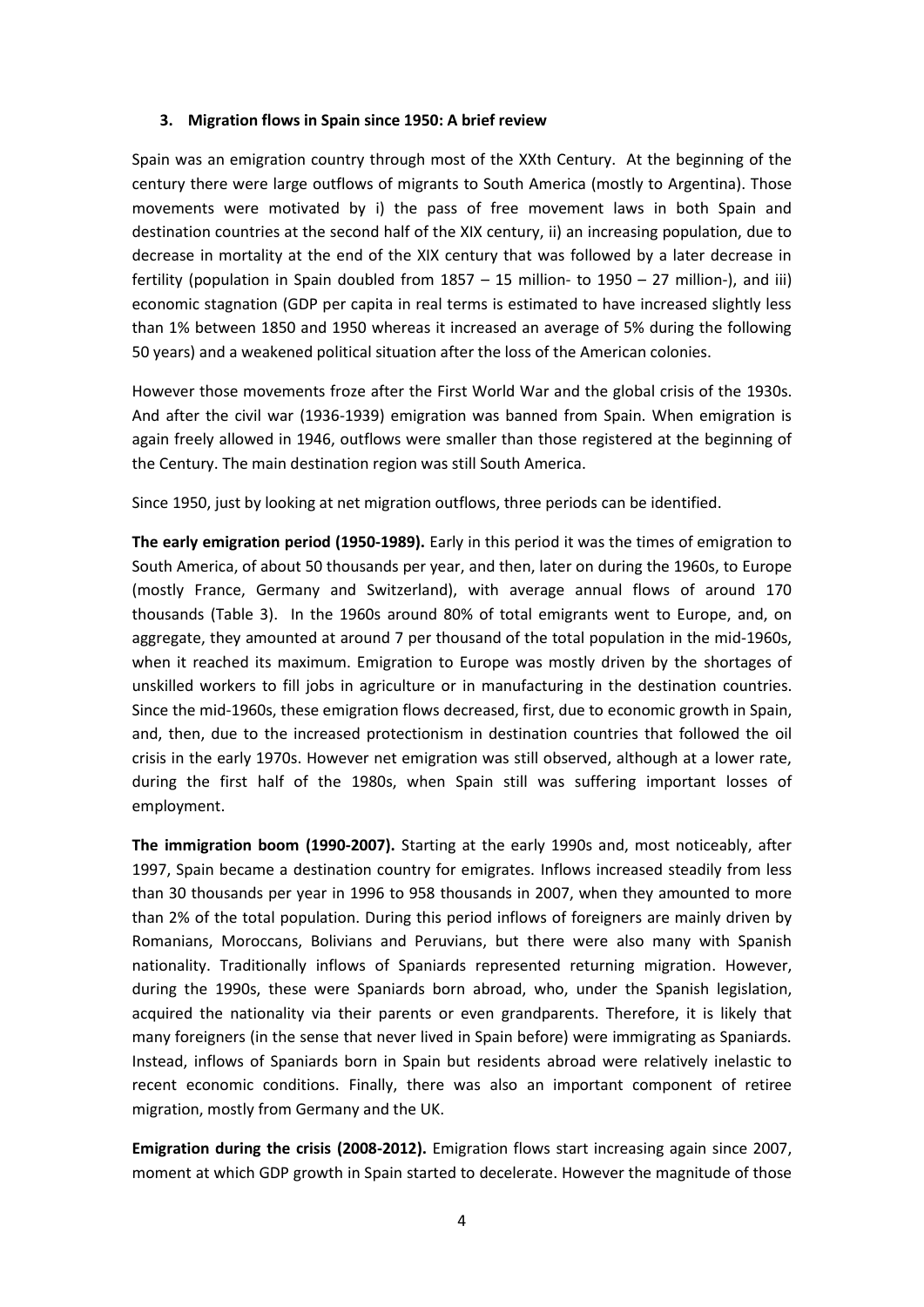flows was small up to 2011. Since then, outflows amounted to 500 thousands in 2011-2012 (more than 1% of the population), which is, both in absolute levels and in percentage of the population, the highest in the Spanish history. This is the case because of the high mobility of foreigners (group that now accounted for a bigger fraction of the total population). Indeed, the big majority of those outflows are composed by foreigners (in 2012 about 9% of foreigners residing in Spain left the country), while less than 0.1% of Spaniards born in Spain have emigrated. This level is smaller than the intensity of emigration by nationals observed in the 1960s (when return migration by foreigners was inexistent). Since 2011, those outflows have not been compensated by inflows so that net emigration is observed again for the first time since the 1970s (net outflows are estimated at around 180 thousands during 2012).

Table 5 gives some characteristics of the foreigners moving abroad in comparison with the recent immigrants, those moving across Spanish regions, and the total stock of foreigners living in Spain. Among recent emigrates, males, young, foreigners born in Spain and those who came from America, Asia and Africa are overrepresented. On the contrary, non-Spanish Europeans living in Spain are less likely to move abroad, something consistent with the idea that an important fraction of them are retirees. The fact that male foreigners are more likely to emigrate may be the result of male employment being most negatively affected by the crisis and that emigration by men is the usual starting point of emigration by other member of the household.

As for the characteristics of Spaniards-born in Spain who have emigrated recently (Table 6) males, the overrepresented groups are males, children, and young<sup>4</sup>. By region, it is mostly Madrid and Catalonia, together with Galicia (a region with high emigration to America in the early half of the XXth Century), those with higher relative shares in the migration outflows. As for the country of destination, which can only be approximated by the changes in the stock of Spanish population registered in Spanish Embassies, UK (31%), USA (23.1%) and Germany (7.6%) are the countries receiving the highest shares of Spanish emigrates, although there is also a surprisingly high share in the case of China (5.2%).

### **Inter-regional migration flows in Spain (2008-2012)**

**.** 

A less costly alternative to international emigration is internal migration. During previous decades, the degree of inter-regional mobility in Spain was quite low, despite significant differences in unemployment rates and wages<sup>5</sup>. During the expansion and in more recent years foreigners had a higher likelihood to move internally than Spaniards. Indeed, the observed increased in internal migration during the 1990's can be fully associated to the higher share of foreigners in the population. However, more recently, the fraction of foreigners who move internally (about 0.35%) is lower than the fraction of then who move abroad (about 0.8%). In fact, internal movements of foreigners have decreased as opposed to the big increase of external emigration, resulting in a constant fraction of foreigners that either moves internally

 $<sup>4</sup>$ The significant increase in children emigration, which has to do with the fact that Spanish nationality</sup> can be obtained after the first year of residence in Spain, for those born in Spain who had foreign parents, and, therefore, children of recent migrants are moving with their parents after having obtained the nationality

<sup>&</sup>lt;sup>5</sup> See Bentolila and Dolado (1991), Antolín and Bover (1997), Bover and Velilla (2000) and Bover and Arellano (2002).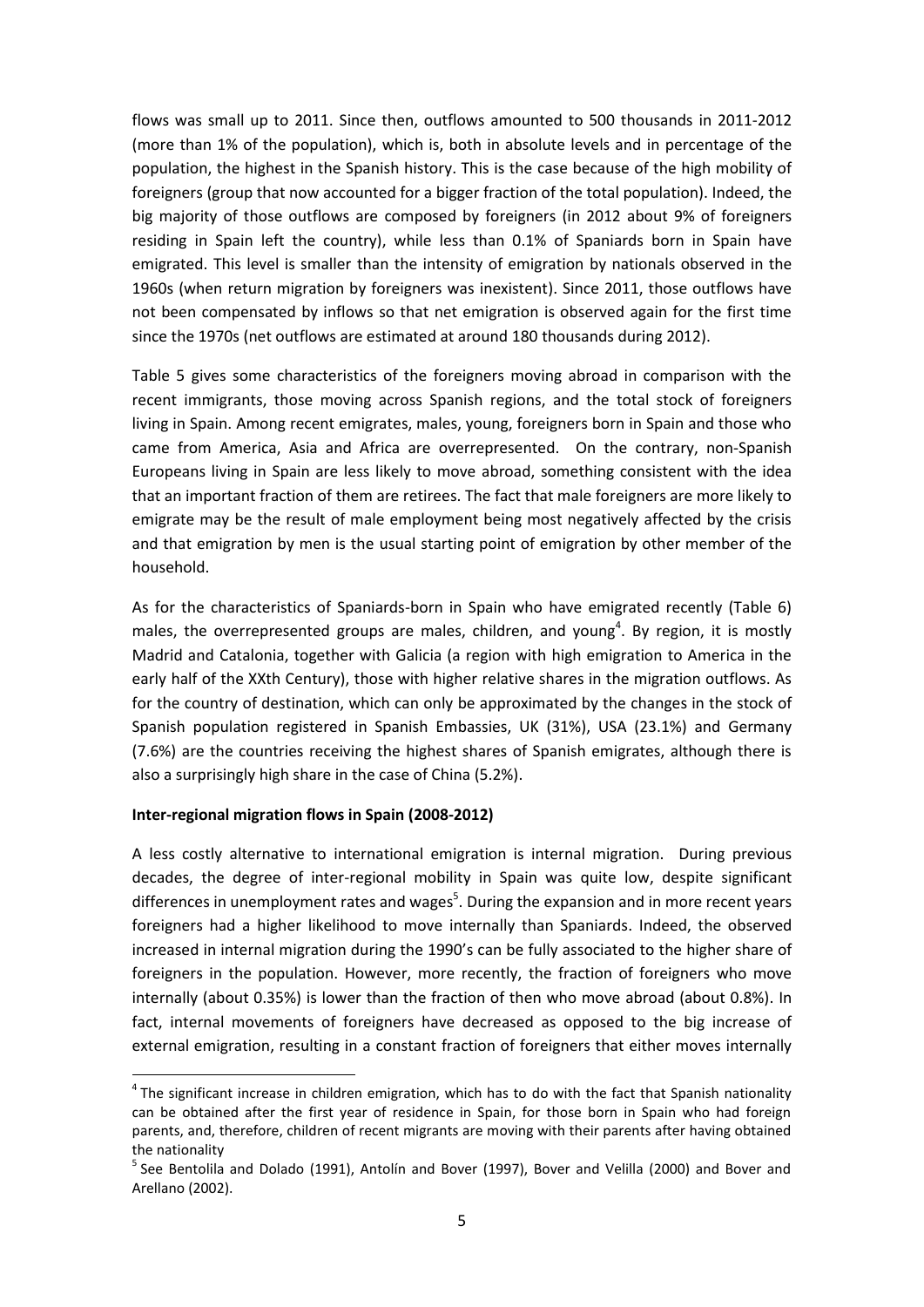or externally. As for Spaniards, they had a clear preference to move internally (1.1%) respect to do it abroad (0.17%). However, during the Great Recession internal emigration has remained constant, while external movements have increased.

As for the characteristics of internal migrants (third column in Tables 5 and 6), in the case of foreigners the overrepresented groups are similar to those in the composition of international migration outflows (males, young -16-29-, and those with nationalities of American, Asian, and African countries). On the contrary, in the case of Spaniards born in Spain, there seems to be some differences between the compositions of international and regional migration outflows. In the case of the latter, females have a higher relative share and the regions of origins with more migrants, in relative terms, to other regions are Castilla-La Mancha, Castilla and Leon, and the Ballearic Islands.

# **4. Migration flows and unemployment differentials**

Typically the log odds of residing in country *h* for a person from country *s* is thought to be determined by absolute differences on earnings between the two countries and a cost of emigrating that is idiosyncratic to that particular pair of countries (see, for instance, Grogger and Hanson, 2011). However, when considering immigration to or from Spain, earnings do not appear to be a good proxy for economic opportunities, since high unemployment rates have been prevalent: 8% at the peak of the cycle, and, currently, 27%. Indeed, changes in unemployment appear to be more appropriate than changes in wages to approximate relative economic opportunities over time, in particular, during the current recession when wages reacted slowly to the worsening of the economic situation, showing, once more, significant real and relative rigidities<sup>6</sup>.

Also, it is usual to assume that migration flows respond symmetrically to changes in relative economic opportunities. This means that an improvement in relative economic conditions of one country should be fully compensated when economic conditions come back to the initial level. On this regard, Figure 2 shows that this is not the case in the Spanish current situation. The figure graphs the share of foreigners in Spain and the evolution of the unemployment rate. Between 1995 and 2001 there was a big decrease in unemployment (from 22.9% to 10.6%) that brought an increase in the share of foreigners in the Spanish economy. From that moment on unemployment did not change much but the share continued increasing. Since 2007 the Spanish unemployment rate went back to their previous high levels (even higher), but the share continued increasing during several years to only decrease slightly during 2012.

Hence, it seems that analyzing the stock of foreigners in Spain in the current scenario needs a more flexible specification. In this vain, we adapt Grogger and Hanson (2011) scale specification relating the log odds of residing in Spain to unemployment differentials, allowing for a time-varying elasticity coefficient, and to a time varying migration cost, as in the following equation:

1

 $6$  On the adjustment of unemployment and wages across Spanish regions in previous recessions, see Bentolila and Jimeno (1998).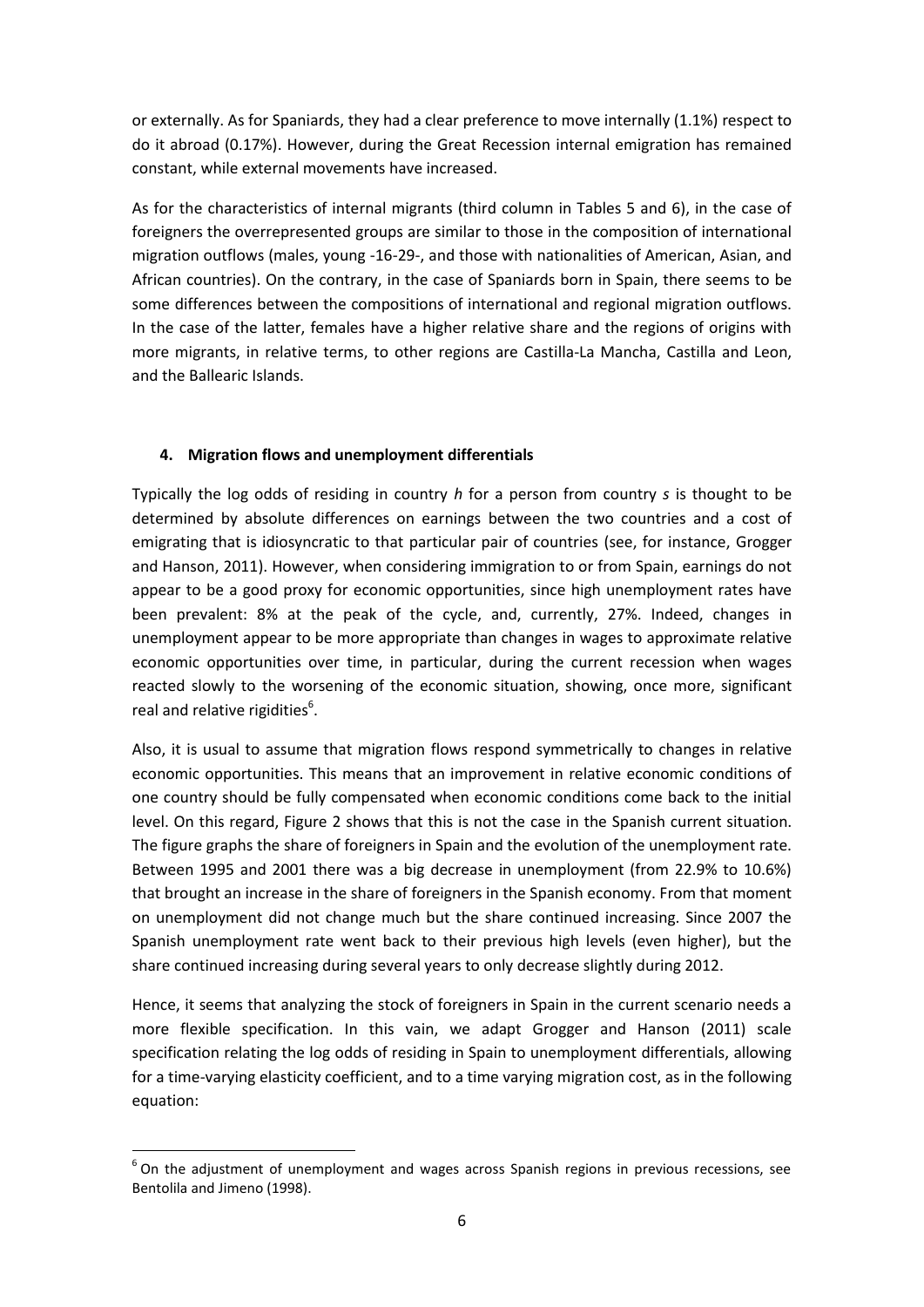$$
ln \frac{F_{sh}}{1 - F_{sh}} = \propto (t)(U_h - U_s) + C_{sh}(t)
$$
\n(1)

where *Fsh* is the fraction of foreign population of country origin *s* in region *h, U<sup>i</sup>* is the unemployment rate (*i=s,h),* and *Csh* is the cost of migrating from *s* to *h.* This generalized scale regression will be also estimated for the stock of Spaniards born in Spain that currently reside abroad<sup>7</sup>.

Given the big disparities in unemployment rates shown in Figure 1 across Spanish regions, we consider the log odds of residing in a Spanish region (we have access to data on 17 regions) for one person of a particular country (we have access to data on around 80 countries). The specification will be estimated for three periods (1995-2001 – period of decreasing unemployment; 2001-2007 – period of stabilization of unemployment; 2008-2012 – period of increasing unemployment). Within each range of years, the coefficients of the previous regression will be kept fixed. The cost of emigration will be a dummy for each pair of country and region of destination. Therefore, the variation that we are exploiting is the time dimension within each pair of country of origin and region of destination. To avoid small sample problems for particular countries, we also run the specification for grouping countries in bigger geographical areas (EU-15, rest of Europe, Africa, North America, Center America, South America, Asia and Oceania). For the stock of Spaniards abroad, everything applies the same way noticing that now the origin is a region in Spain and the destination an international country.

In order to get some insights on the selection of migrants by education we exploit the variation of the log odds of emigration by country of origin and characteristics of migrants of that particular origin in each Spanish region (average over the last decade) by incorporating, as covariates, only fixed effects by country of origin and the average years of schooling of migrants in each region<sup>8</sup>:

$$
ln \frac{F_{sh}}{1 - F_{sh}} = \propto (U_h - U_s) + C_h + f(\text{ education}_s)
$$
 (2)

Thus, the coefficient on the education variable gives information on the concentration of immigrants and the costs of emigration by educational levels.

Despite bilateral inflows and outflows might react as the theory predicts to economic conditions, changes in either costs of immigration or emigration may somehow blur the contemporaneous responses of the stock of migrants to economic conditions. For that reason, we also estimate the sensitivity of migration inflows (*I*), and migration outflows (*E*) to unemployment differentials between origin (*h*) and destination (*s*) 9

$$
ln \frac{I_{sh}}{1 - I_{sh}} = \alpha^{I} (t) (U_{h} - U_{s}) + C_{sh}^{I}(t)
$$
 (3a)

1

 $<sup>7</sup>$  In that case, since Spanish emigration is a recent phenomenon and data only covers the stock of</sup> Spaniards born in Spain since 2009 we restrict the coefficients to be fixed during the period 2009-2013.

 $^8$  Notice that, in the case of foreigners, we cannot estimate equation (1) by skill groups since we do not have access to unemployment rates by skill at the origin country. For the case of Spaniards we do not have information on the stock of migrants abroad by skills.

<sup>&</sup>lt;sup>9</sup> This estimation can only be done for foreigners since the destination of the migration outflows of Spaniards is not available.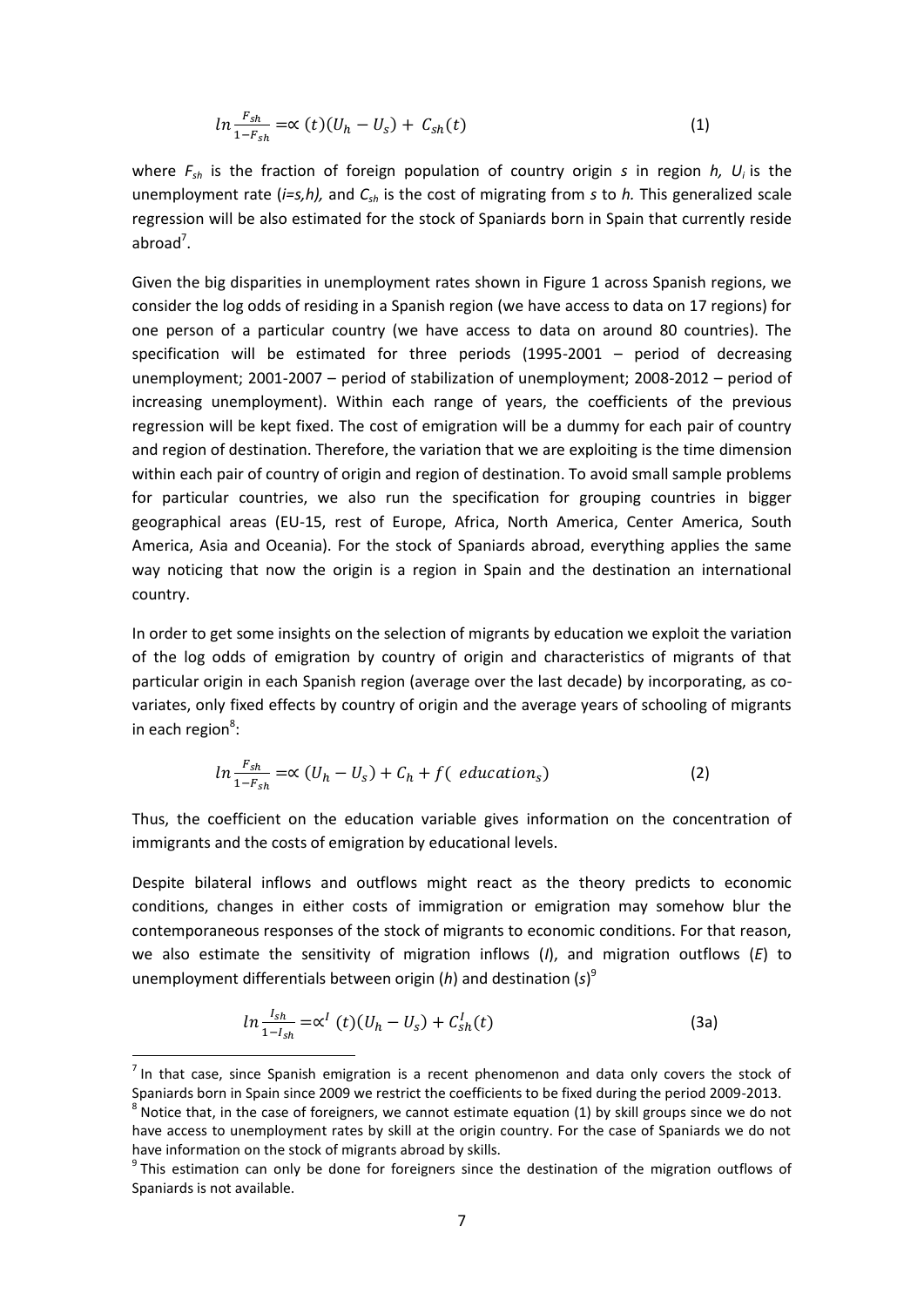$$
ln \frac{E_{sh}}{1 - I_{sh}} = \alpha^E \left( t \right) \left( U_h - U_s \right) + C_{sh}^E(t) \tag{3b}
$$

Finally, we also analyze internal movements within Spanish across regions. As previously, we relate the log odds of migrate from one region to another residing in Spain to unemployment differentials, allowing both for an age/skill-varying elasticity coefficient and migration costs, as in the following equation:

$$
ln \frac{F_{shj}}{1 - F_{shj}} = \alpha_j \left( U_{hj} - U_{sj} \right) + C_{shj}(t) \tag{4}
$$

where *Fshj* is the fraction of population of region of origin *s* in region *h* of the age-skill groups *j*,  $U_{ij}$  is the unemployment rate (*i=s,h*) group *j*, and  $C_{shj}$  is the cost of migrating from *s* to *h* for group *j* 10 *.*

#### **4.1.Foreigners: Immigration and migration outflows**

Table 7 reports the results of estimating how the log odds of foreigners living in Spain change with respect to the differences between the unemployment rates of origin country and that of the Spanish region of residence. The estimation has been obtained separately for three periods 1998-2001 (columns 1 and 4), 2001-2007 (columns 2 and 5), and 2008-2012 (columns 3 and 6). The first specification (columns 1 to 3) correspond to equation (1) in the which there are country-region fixed effects, while the second one corresponds to equation (2) in which the co-variates are fixed effects by country of origin and the average years of schooling of immigrants from the same country in the region of destination. While during the early period, immigrants seemed to choose the region of destination taking into account the differences in unemployment rates, in more recent periods the log odds are positively associated with relative unemployment rates in the destination regions. As for education, the log odds are higher in those regions where the educational level of immigrants is lower, which suggest that recent inflows and outflows are decreasing the skill level of immigrants living in Spain.

As a result, as Figure 2 shows, despite the big increase in unemployment rate the proportion of foreigners living of Spain has barely decreased up to now. Figure 3 plots the relationship between unemployment in Spain and migration flows. The big decrease in unemployment between 1995 and 2001 brought an increase in the number of inflows of foreigners in Spain. From that moment and since 2007 unemployment did not change much but immigration flows continued increasing. Since 2007 inflows decreased with the increase in unemployment. One must notice that the sensitivity of inflows to changes in unemployment is similar to that observed in the 90's but at a higher level. On the other hand, during these last 4 years, there is also an increase in outflows of foreigners that follows the unemployment rise.

A possible interpretation of the evolution of migration inflows to Spain since 1995 is that, starting with and sustained by the housing boom, over time the willingness to enter Spain increased notably trough network effects or reduction in costs due to different factors such as

1

 $^{10}$  We consider the interactions of three age groups (16-29, 30-44, and 45-64 years of age) with three skill groups (low, medium, and high education).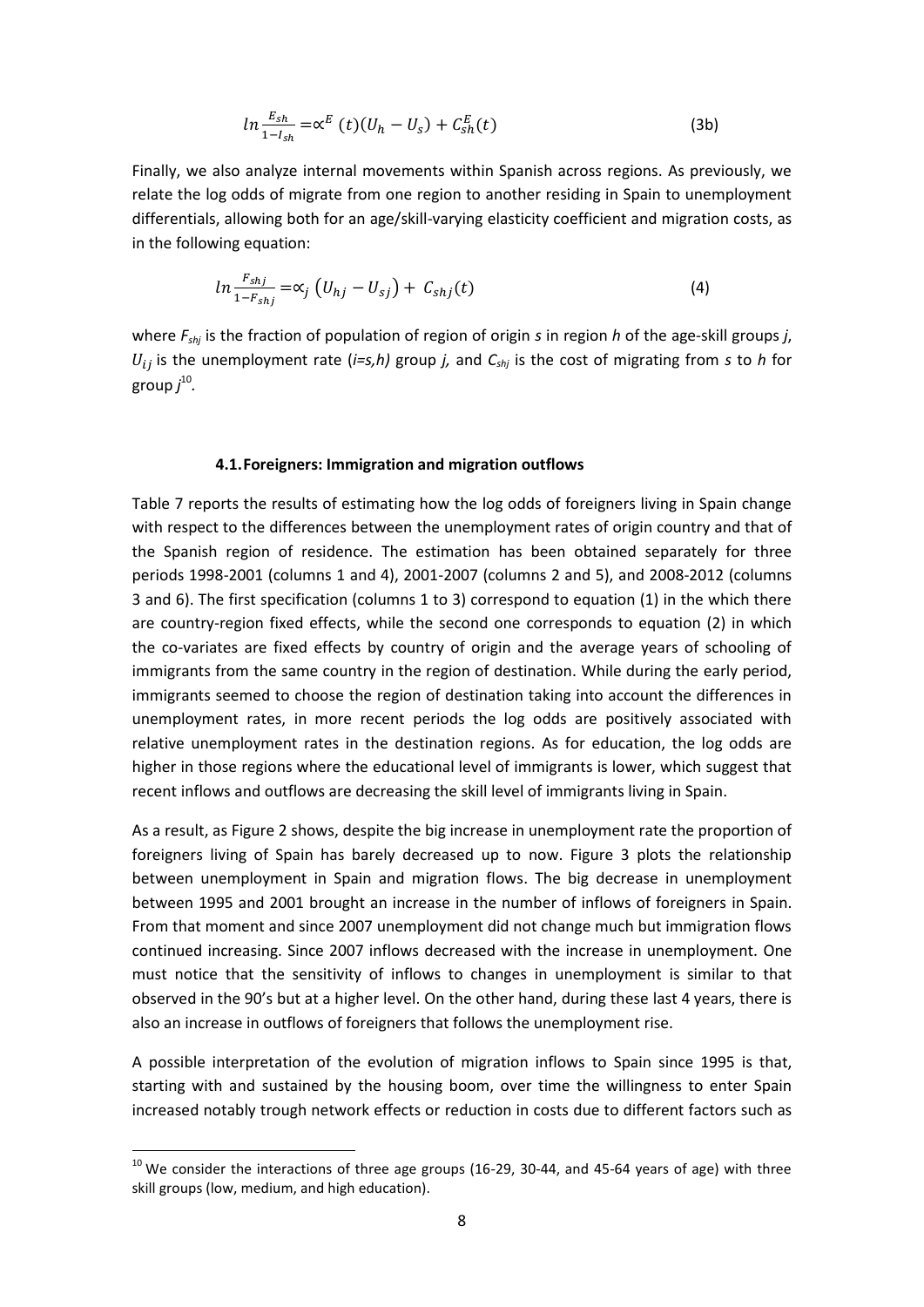the entry into the EMU, or policy friendly actions (amnesties and regularizations). Therefore, when unemployment starts increasing, inflows decreased but remained at a much higher level than in the past at the same level of unemployment, and outflows start increasing but from a at very low levels since costs of returning for those who migrated were high. The fact that the educational level of foreigners living in Spain is decreasing is consistent with the hypothesis on the positive selection of international migrants by educational levels.

Nevertheless, as said above, estimating log odds from the stock of the total population may not convey all the information about the driving forces and directions of the recent migration flows. Hence, using inflows and outflows, we perform a similar estimation of the impact of unemployment -equation (3)-. Results, reported in Table 9, show that recent immigrants are reacting slightly more to unemployment differentials than in the immediately preceding (2001- 2007) but not as much as in the early period (1998-2001). As for migration outflows, the corresponding semi-elasticity is positive which indicates higher flows from relatively low Spanish unemployment regions, which also points to foreigners living in Spain moving abroad being positively selected in terms of labor market potentials $^{11}$ .

### **4.2.Spaniards: Migration outflows**

1

Emigration of Spaniards is a relatively new phenomenon so that changes in the stock are mainly the reflection of gross outflows. Figure 3 shows that this relationship is somehow similar when comparing inflows, for 1995-2012, and outflows, for 2007-2012, of Spaniards born in Spain. Table 8 reports the relationship between the log odds of Spaniards residing abroad and the unemployment differentials between the destination country and the Spanish region of origin. Although the semi-elasticity is estimated to be negative, it is only statistically significant in the first specification while the second one, which takes into account the educational level in the origin region, indicates a positive selection of migrants by educational levels.

To investigate further the individual characteristics of Spaniards who have recently emigrated abroad, we take advantage of the information provided by the Labor Force Surveys of the main destination countries which are available to us (UK, France, and Argentina). Using that information we perform two types of comparisons (Table 10): i) between Spaniards emigrates to each of those countries in 2008-2012 versus 1998-2007, and ii) between Spaniards who have recently emigrated to the UK and other immigrants into the UK during the same period.

As can be seen in the Table, the recent migration inflows into these three countries are different in terms of age and educational levels from previous inflows and, in the case of the UK, from the inflows from other countries. Spaniards emigrates are younger and more educated than they used to be. Those going to the UK are more educated tan immigrants from other countries but in this case there is an important share of emigrates aged 45-64 years.

 $11$  Regarding characteristics of foreigners international migrants, the literature finds that the option of returning migration exacerbates the selection of migration See, for instance. Borias and Bratsberg (1996) and Lacuesta (2010). For instance, if migrants were positively selected, returning migrants would be in the lower part of this positive selection.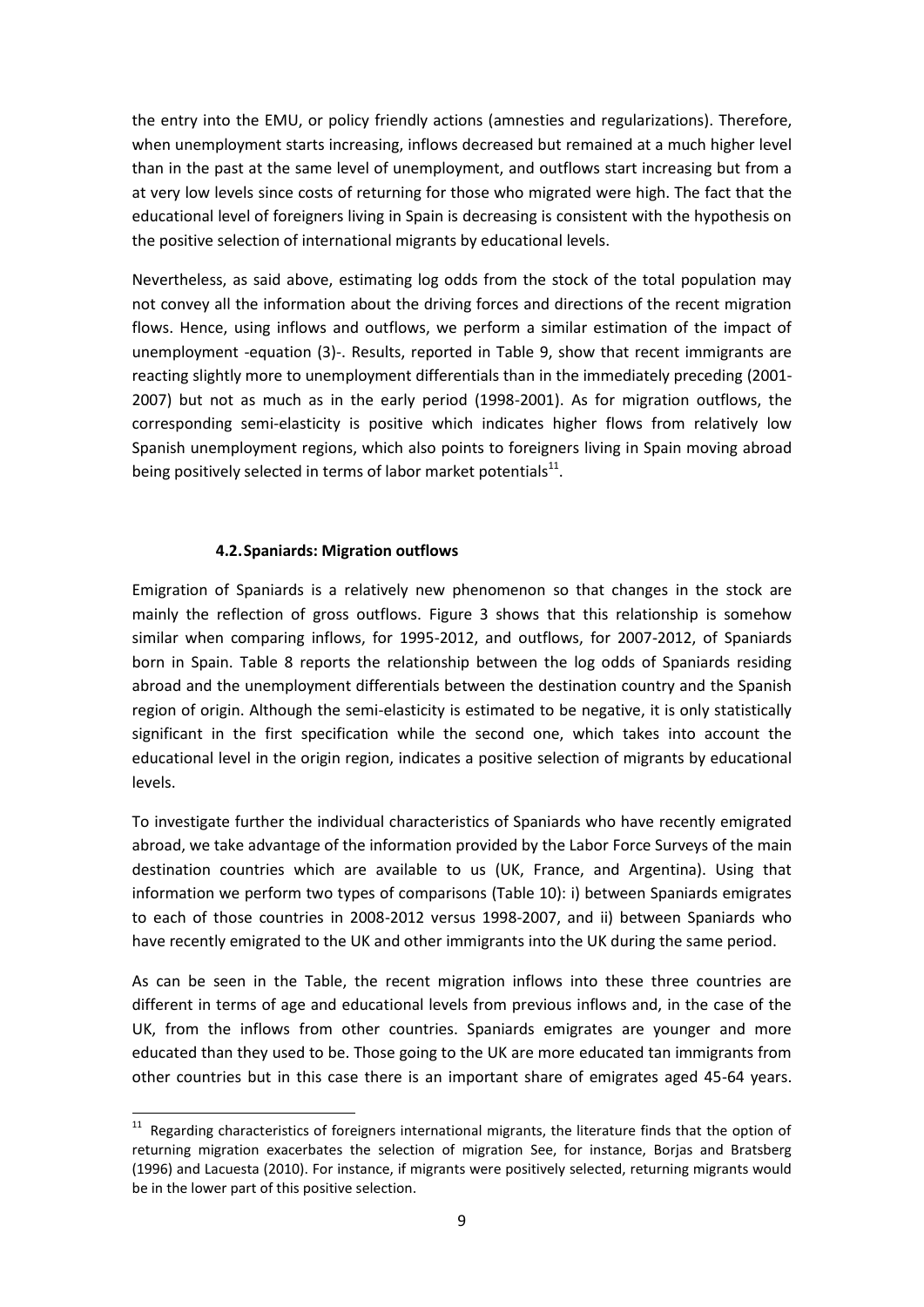These findings suggest that emigration from Spain is taking place mostly among those with high skill levels.

### **4.3.Foreigners and Spaniards: Cross-regional migration within Spain**

The results of the estimation of the impact of unemployment differentials across Spanish regions on the log odds of internal migration for foreigners and Spaniards are reported in Figure 4. As seen in the first panel of Figure, Spaniards are less likely to migrate to another region than foreigners, whatever the age/education group. Moreover, in the case of Spaniards the log odds are decreasing with age, and increasing with education only in the case of older workers. As for foreigners, the log odds are less different across age/education group, being highest for the youngest with low and high education.

The other two panels of the Figure show that these log odds do not necessarily increase with unemployment differentials across regions. In the case of foreigners, their responses to unemployment differentials are negative and barely statistically significant in the case of young migrants with high level of education and older workers with a medium level of education. In the case of Spaniards, that response is positive and statistically significant for most age/education groups, which indicates that, as happened in the past is Spain, interregional migration flows are not contributing to the convergence of regional unemployment rates.

# **5. Concluding remarks**

This paper provides a first look at the data on migration flows in Spain during the Great Recession. Given the high proportion of recent immigrants to Spain and the high unemployment rates for all population groups and regions, one may expect significant migration flows and varying composition among them depending on recent immigration status. Our results are still preliminary but we can already hint at significant changes in the size and composition of migration inflows and outflows. In particular, emigrates, both Spaniards and recent foreign immigrants, seem to be positive selected on education, while this does not seem to be the case regarding the composition of internal migration flows. This finding needs to be further investigated, as more data become available, but hints at the possibility of the start of a significant brain drain that, if extended too long, as the crisis persists, or if Spanish emigrates remain in their destination country, could create grave consequences for future potential growth.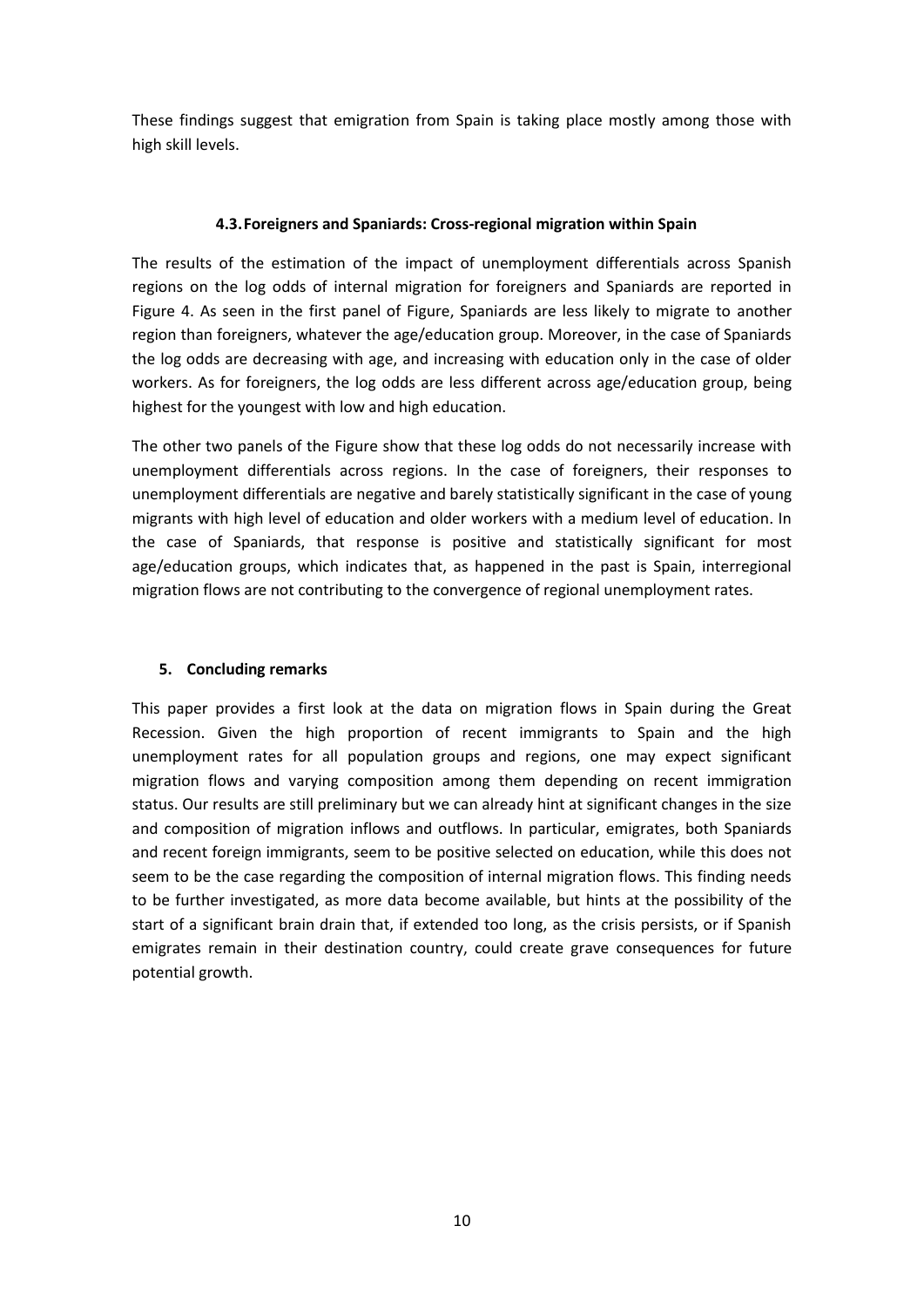#### **References**

Antolín, Pablo and Olympia Bover (1997) "Regional Migration in Spain: The Effect of Personal Characteristics and of Unemployment, Wage and House Price Differentials using Pooled Cross-Sections", *Oxford Bulletin of Economics and Statistics*, 215-235.

Bentolila, Samuel and Juan J. Dolado (1991): "Mismatch and Internal Migration in Spain, 1962- 1986", in Fiorella Padoa-Schioppa (ed.), *Mismatch and Labour Mobility*, Cambridge, Cambridge University Press.

Bentolila, Samuel and Juan F. Jimeno (1998): "Regional Unemployment Persistence (Spain, 1976-1994)", *Labour Economics* 5.

Borjas, George and B. Bratsberg (1996): "Who leaves? The Outmigration of the Foreign Born," *Review of Economics and Statistics*, 78(1),pp. 165-176.

Bover, Olympia and Manuel Arellano (2002) "Learning About Migration Decisions From the Migrants", *Journal of Population Economics*, 15, 357-380.

Bover, Olympia and Pilar Velilla (2000) "Migration in Spain: Historical Background and Current Trends", in Klaus Zimmermann (ed.), *European Migration: What Do We Know?*, CEPR and Oxford University Press.

Garcia Fernandez, J (1965), *La Emigración Exterior de España*. Editorial Ariel, Madrid.

Grogger, Jeffrey and Gordon H. Hanson (2011): "Income maximization and the selection and sorting of international migrants", *Journal of Development Economics*, 95, 42-57.

Lacuesta, Aitor (2010) "A Revision of the Self-Selection of Migrants Using Returning Migrants' Earnings", Annals of Economics and Statistics 97/98, January/June. pp. 235-259.

Nadal, J. (1984), *La Población Española (Siglos XVI a XX)*. Editorial Ariel.

Instituto Español de Emigración (1973), *Panorámica de la Emigración*. Editorial Ministerio de Trabajo.

Prados de la Escosura, L. (2003), *El Progreso Económico de España: 1850-2000*, Fundación BBVA.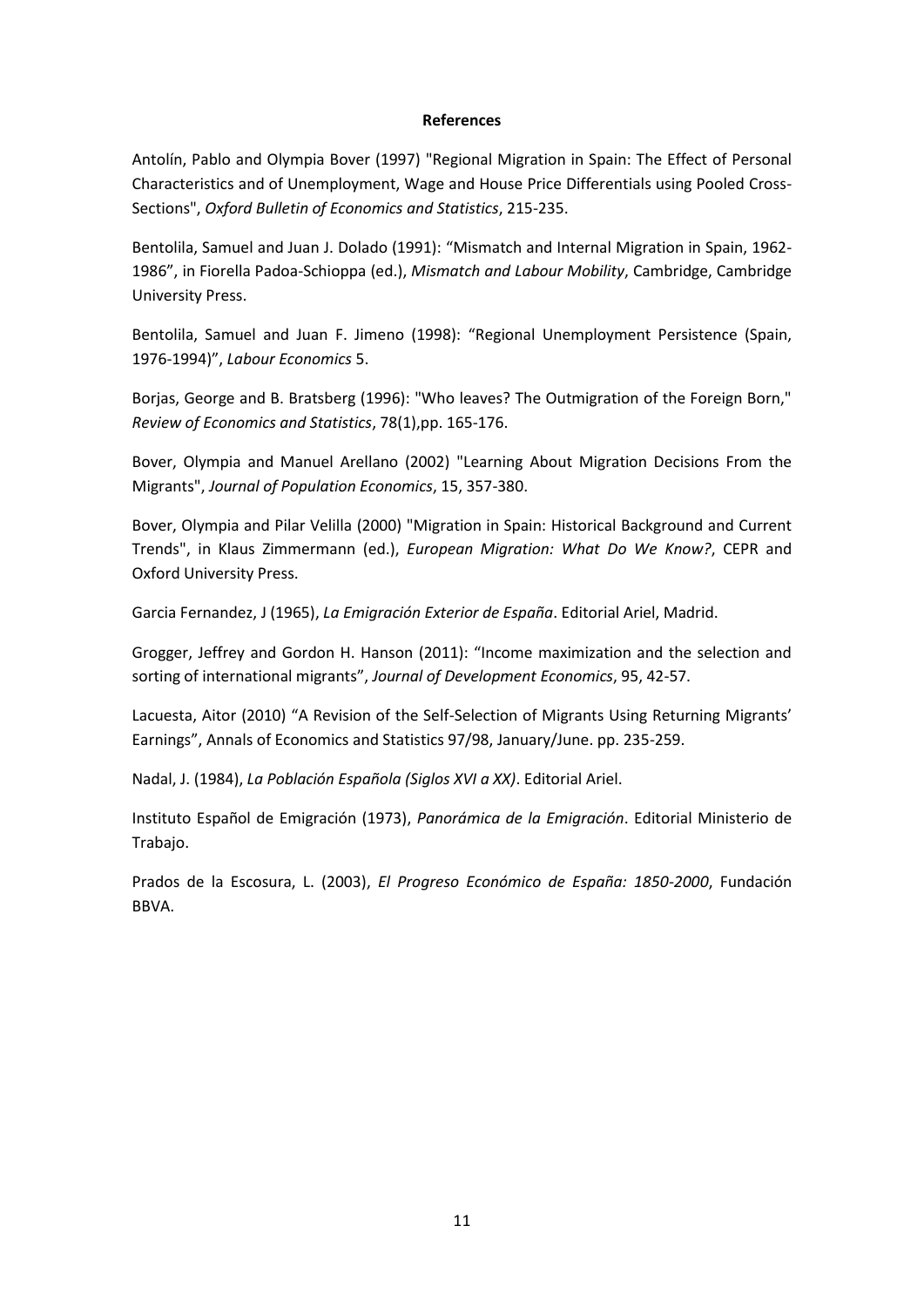|        |                    |        |                                                  |        |                  | Nationality |                   |         |         |  |
|--------|--------------------|--------|--------------------------------------------------|--------|------------------|-------------|-------------------|---------|---------|--|
|        | 2013QI (Thousands) |        | Total                                            |        | Spain            |             |                   |         | Foreign |  |
| Total  |                    |        | 47,059.5                                         |        |                  | 41,539.4    |                   | 5,520.1 |         |  |
|        | Born in Spain      |        | 40,441.4                                         |        |                  | 39,976.8    |                   |         | 464.6   |  |
|        | Born abroad        |        | 6,618.2                                          |        | 15,626.3         |             |                   |         | 5,055.6 |  |
|        |                    |        | Spain                                            | Double |                  |             |                   | Foreign |         |  |
| $(\%)$ |                    | 2008QI | 2013QI                                           |        | 2013QI<br>2008QI |             |                   | 2008QI  | 2013QI  |  |
| Total  |                    | 88.0   | 87.6                                             |        | 0.9              | 1.5         |                   | 11.1    | 10.9    |  |
|        | Male               | 88.0   | 87.9                                             |        | 0.8              | 1.4         |                   | 11.2    | 10.7    |  |
|        | Female             | 88.1   | 87.3                                             |        | 1.0              | 1.7         |                   | 10.8    | 11.1    |  |
|        |                    |        | Rest of Europe-<br>EU<br>Latin America<br>Non.EU |        |                  |             | Rest of the world |         |         |  |
| (%)    |                    | 2008QI | 2013QI                                           |        | 2008QI 2013QI    | 2008Ql      | 2013QI            | 2008QI  | 2013QI  |  |
| Total  |                    | 3.4    | 3.7                                              | 0.5    | 0.5              | 4.8         | 3.7               | 2.5     | 3.0     |  |
|        | Male               | 3.5    | 3.7                                              | 0.4    | 0.3              | 4.5         | 3.3               | 2.9     | 3.4     |  |
|        | Female             | 3.3    | 3.7                                              | 0.6    | 0.6              | 5.0         | 4.1               | 2.0     | 2.7     |  |

# **Table 1. Population in Spain by nationality, place of birth, and gender**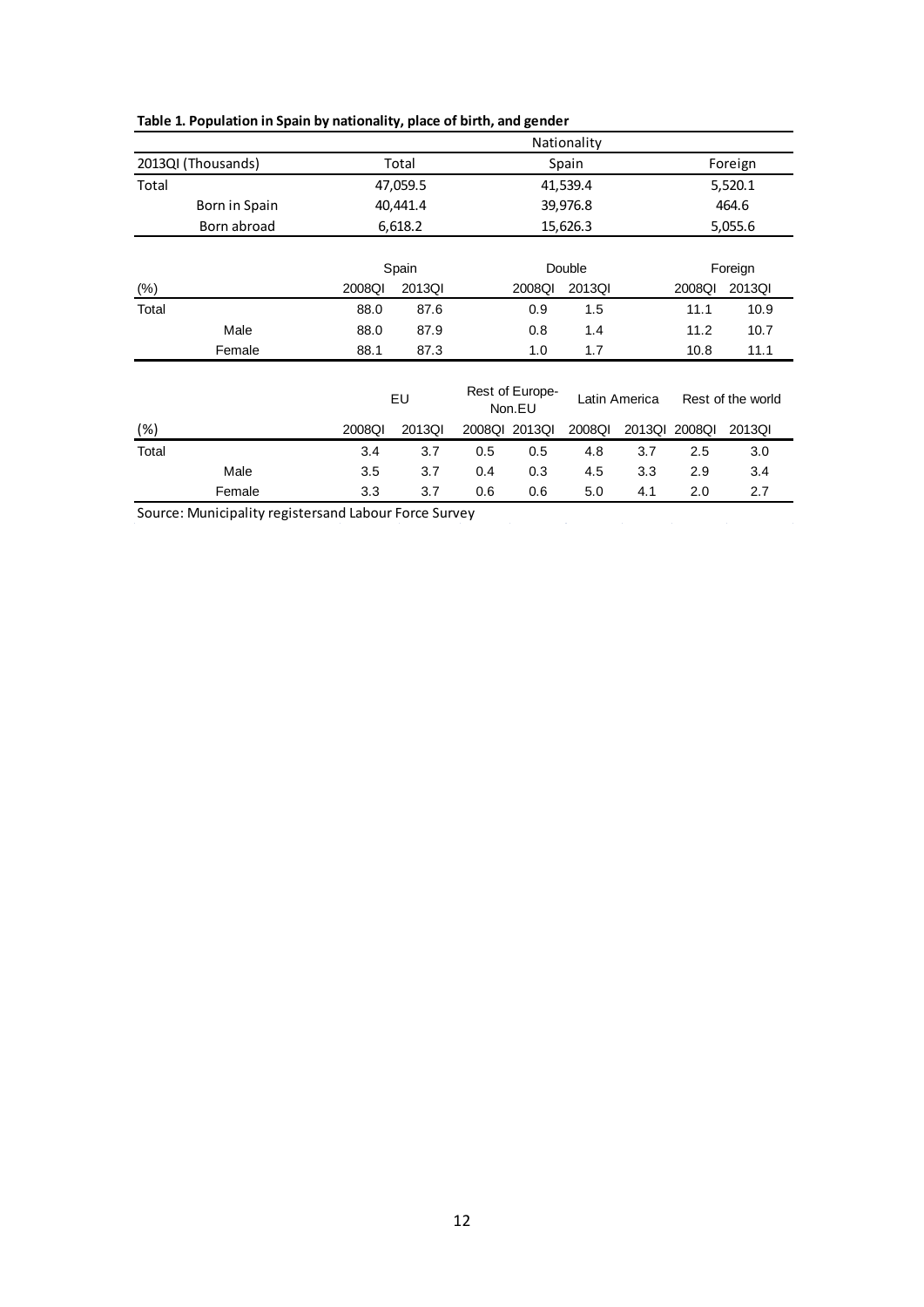| Population |         |         |         | Employed       |        |  |  |
|------------|---------|---------|---------|----------------|--------|--|--|
| $(\%)$     | 2008Q1  | 2013Q1  |         | 2008Q1         | 2013Q1 |  |  |
| All        |         |         | All     |                |        |  |  |
| 16-24      | 4.8     | 4.2     | 16-24   | 2.4            | 1.9    |  |  |
| 25-34      | 19      | 12.8    | 25-34   | 14.8           | 9      |  |  |
| 35-44      | 7.1     | 10.1    | 35-44   | 1.7            | 6.5    |  |  |
| 45-54      | $-4.6$  | $-2.1$  | 45-54   | $-10.3$        | $-8.8$ |  |  |
| Over 55    | $-26.3$ | $-24.9$ | Over 55 | $-8.6$         | $-8.5$ |  |  |
|            |         |         |         |                |        |  |  |
| Males      |         |         | Males   |                |        |  |  |
| 16-24      | 2.9     | 3.8     | 16-24   | $\overline{2}$ | 2.1    |  |  |
| 25-34      | 17.9    | 8.3     | 25-34   | 15.4           | 6.3    |  |  |
| 35-44      | 7.9     | 11.7    | 35-44   | 3.1            | 8.9    |  |  |
| 45-54      | $-4.5$  | $-1.6$  | 45-54   | $-10.3$        | $-8.3$ |  |  |
| Over 55    | $-24.1$ | $-22.2$ | Over 55 | $-10.2$        | -9     |  |  |
|            |         |         |         |                |        |  |  |
| Females    |         |         | Females |                |        |  |  |
| 16-24      | 6.5     | 4.5     | 16-24   | 2.7            | 1.5    |  |  |
| 25-34      | 20.1    | 16.9    | 25-34   | 14             | 11.4   |  |  |
| 35-44      | 6.2     | 8.8     | 35-44   | $-0.2$         | 4.2    |  |  |
| 45-54      | $-4.6$  | $-2.5$  | 45-54   | $-10.1$        | $-9.2$ |  |  |
| Over 55    | $-28.3$ | $-27.6$ | Over 55 | $-6.4$         | $-7.8$ |  |  |

**Table 2. Population and employment shares by age and gender (differences between foreigners and nationals)**

Source: Labour Force Survey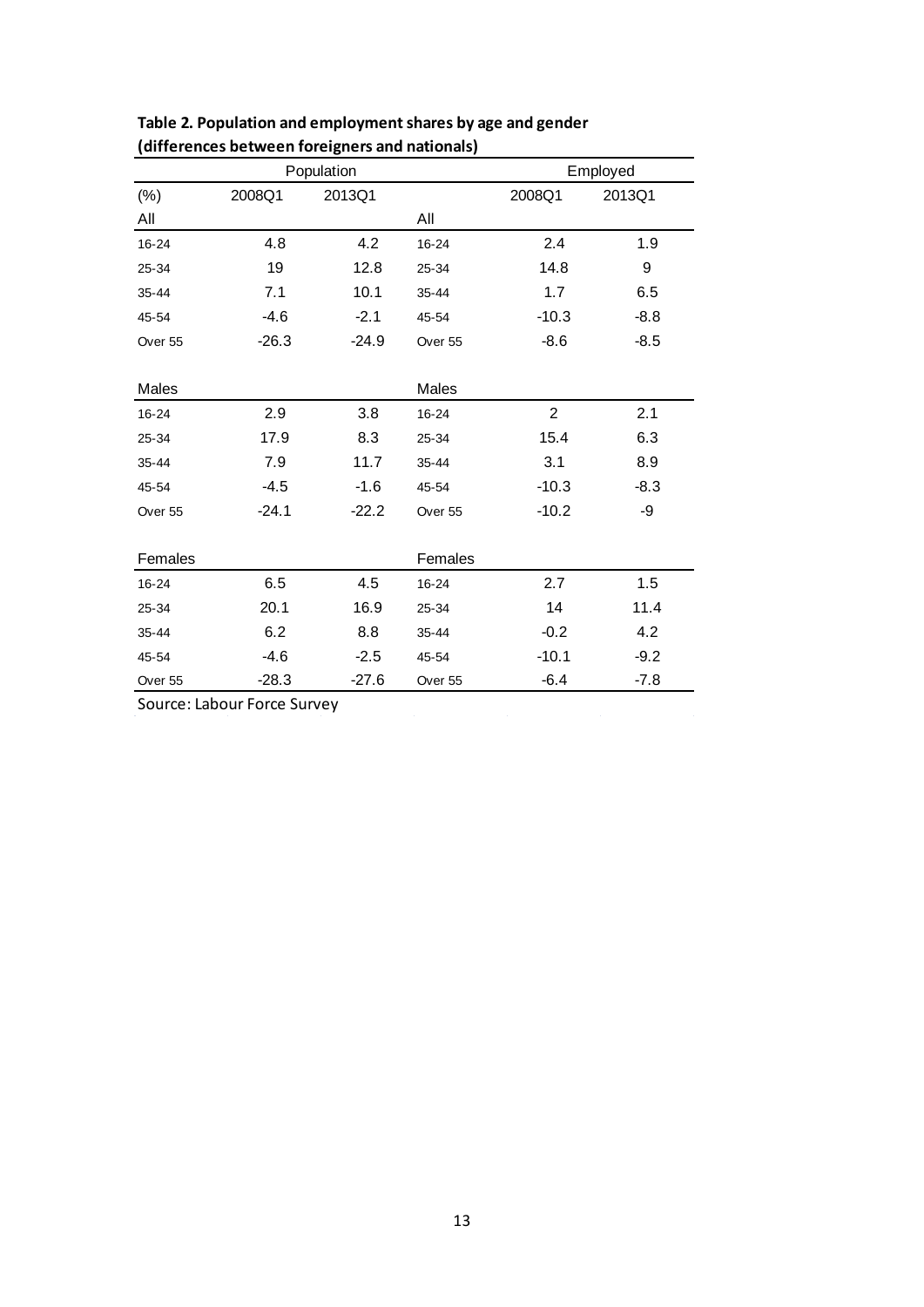|       |         | , able 5. Emigration in the 60 s and retent nows by nationally and country or birth<br>Flow (persons) |                     |             | Ratio respect to population ('000) |       |         |                     |             |             |
|-------|---------|-------------------------------------------------------------------------------------------------------|---------------------|-------------|------------------------------------|-------|---------|---------------------|-------------|-------------|
|       |         |                                                                                                       |                     | Spanish     | Foreign                            |       |         |                     | Spanish     | Foreign     |
|       |         |                                                                                                       | Spanish nationality | nationality | nationality                        |       |         | Spanish nationality | nationality | nationality |
|       | Total   | Born in                                                                                               |                     |             |                                    | Total | Born in |                     |             |             |
|       |         | Spain                                                                                                 | Born abroad         | Total       | Total                              |       | Spain   | Born abroad         | Total       | Total       |
|       |         |                                                                                                       |                     |             | PERIOD OF EARLY EMIGRATION 60'S    |       |         |                     |             |             |
| 1960  | 105.420 |                                                                                                       |                     |             |                                    | 3,5   |         |                     |             |             |
| 1961  | 176.821 |                                                                                                       |                     |             |                                    | 5,7   |         |                     |             |             |
| 1962  | 216.381 |                                                                                                       |                     |             |                                    | 6,9   |         |                     |             |             |
| 1963  | 200.539 |                                                                                                       |                     |             |                                    | 6,3   |         |                     |             |             |
| 1964  | 230.124 |                                                                                                       |                     |             |                                    | 7,2   |         |                     |             |             |
| 1965  | 203.609 |                                                                                                       |                     |             |                                    | 6,3   |         |                     |             |             |
| 1966  | 155.093 |                                                                                                       |                     |             |                                    | 4,8   |         |                     |             |             |
| 1967  | 89.484  |                                                                                                       |                     |             |                                    | 2,7   |         |                     |             |             |
|       |         |                                                                                                       |                     |             | PERIOD OF RECENT IMMIGRATION       |       |         |                     |             |             |
| 1996  | 29.895  | 9.359                                                                                                 | 3.850               | 13.209      | 16.686                             | 0,8   | 0,2     | 6,8                 | 0,3         | 28,6        |
| 1997  | 57.877  | 15.401                                                                                                | 6.860               | 22.261      | 35.616                             | 1,4   | 0,3     | 10,3                | 0, 5        | 59,2        |
| 1998  | 81.227  | 15.876                                                                                                | 8.156               | 24.032      | 57.195                             | 2,0   | 0,4     | 13,7                | 0,6         | 89,8        |
| 1999  | 127.364 | 17.494                                                                                                | 10.800              | 28.294      | 99.070                             | 3,2   | 0,5     | 18,2                | 0,7         | 132,3       |
| 2000  | 362.468 | 17.592                                                                                                | 13.995              | 31.587      | 330.881                            | 8,9   | 0,5     | 21,8                | 0,8         | 358,1       |
| 2001  | 414.772 | 9.517                                                                                                 | 11.207              | 20.724      | 394.048                            | 10,1  | 0,2     | 16,7                | 0, 5        | 287,5       |
| 2002  | 483.260 | 17.826                                                                                                | 22.349              | 40.175      | 443.085                            | 11,6  | 0,5     | 31,7                | 1,0         | 224,0       |
| 2003  | 470.010 | 19.201                                                                                                | 21.285              | 40.486      | 429.524                            | 11,0  | 0,5     | 28,4                | 1,0         | 161,2       |
| 2004  | 684.561 | 19.934                                                                                                | 18.783              | 38.717      | 645.844                            | 15,8  | 0, 5    | 23,9                | 1,0         | 212,8       |
| 2005  | 719.284 | 18.468                                                                                                | 18.105              | 36.573      | 682.711                            | 16,3  | 0,5     | 21,9                | 0,9         | 183,0       |
| 2006  | 840.844 | 18.936                                                                                                | 18.937              | 37.873      | 802.971                            | 18,8  | 0,5     | 21,5                | 0,9         | 193,8       |
| 2007  | 958.266 | 18.997                                                                                                | 18.735              | 37.732      | 920.534                            | 21,2  | 0,5     | 19,9                | 0,9         | 203,7       |
| 2008  | 726.009 | 17.044                                                                                                | 16.737              | 33.781      | 692.228                            | 15,7  | 0,4     | 16,1                | 0,8         | 131,4       |
| 2009  | 498.977 | 15.841                                                                                                | 13.794              | 29.635      | 469.342                            | 10,7  | 0,4     | 12,2                | 0,7         | 83,1        |
| 2010  | 464.443 | 15.628                                                                                                | 17.481              | 33.109      | 431.334                            | 9,9   | 0,4     | 14,3                | 0,8         | 75,0        |
| 2011  | 454.686 | 18.617                                                                                                | 19.787              | 38.404      | 416.282                            | 9,6   | 0,5     | 14,8                | 0,9         | 72,4        |
| 2012* | 376.696 |                                                                                                       |                     | 39.164      | 337.532                            | 8,0   |         |                     | 0,9         | 61,1        |
|       |         |                                                                                                       |                     |             | PERIOD OF RECENT EMIGRATION        |       |         |                     |             |             |
| 2002  |         | 26.092                                                                                                |                     | 26.092      |                                    |       | 0,67    |                     |             |             |
| 2003  |         | 13.867                                                                                                |                     | 13.867      |                                    |       | 0,35    |                     |             |             |
| 2004  |         | 10.980                                                                                                |                     | 10.980      |                                    |       | 0,28    |                     |             |             |
| 2005  |         | 15.910                                                                                                |                     | 15.910      |                                    |       | 0,40    |                     |             |             |
| 2006  |         | 17.895                                                                                                |                     | 17.895      |                                    |       | 0,45    |                     |             |             |
| 2007  | 312.987 | 22.517                                                                                                | 5.574               | 28.091      | 284.896                            | 6,9   | 0,57    | 5,92                | 0,69        | 63,04       |
| 2008  | 276.727 | 25.863                                                                                                | 8.590               | 34.453      | 242.274                            | $6,0$ | 0,65    | 8,28                | 0,84        | 45,98       |
| 2009  | 433.681 | 25.532                                                                                                | 9.840               | 35.372      | 398.309                            | 9,3   | 0,64    | 8,69                | 0,86        | 70,51       |
| 2010  | 403.324 | 26.675                                                                                                | 10.603              | 37.278      | 366.046                            | 8,6   | 0,67    | 8,69                | 0,90        | 63,69       |
| 2011  | 497.970 | 37.890                                                                                                | 14.951              | 52.841      | 445.129                            | 10,6  | 0,94    | 11,21               | 1,28        | 77,39       |
| 2012* | 560.199 |                                                                                                       |                     | 73.215      | 486.984                            | 11,9  |         |                     | 1,76        | 88,22       |

#### **Table 3: Emigration in the 60's and recent flows by nationality and country of birth**

Sources: Emigration from Spain during the period of early migration is from Nadal () and Garcia Fernández ().

It is computed as the sum of emigration to America based on passengers on ships and planes and emigration to Europe based on destination countries statistics Population in that period is from census data 1960 and 1970. The years in between are the result of a geometric interpolation

Immigration and emigration flows in all the following periods but 2012 from municipal registers (Encuesta de Variaciones Residenciales)

Immigration and emigration in 2012 comes from Nowcast (Población actual). Real time data on population constructed from municipal registers

Population since 1996 comes from municipal registers (Padrón Continuo)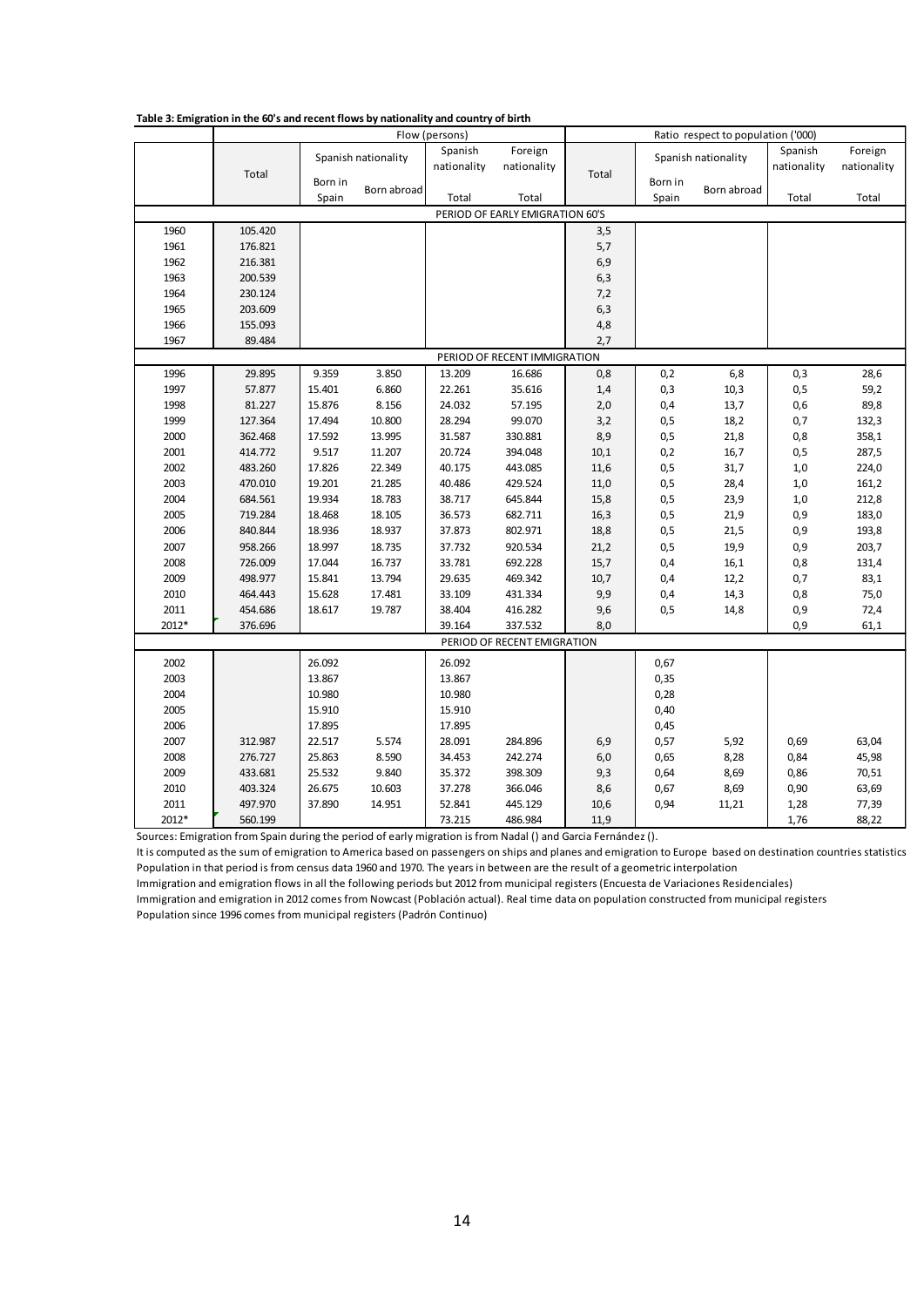#### **Table 4: Internal migration**

|      | Flow (persons) |                     |             |             | Ratio respect to population ('000) |       |         |                     |             |             |
|------|----------------|---------------------|-------------|-------------|------------------------------------|-------|---------|---------------------|-------------|-------------|
|      |                | Spanish nationality |             | Spanish     | Foreign                            |       |         | Spanish nationality | Spanish     | Foreign     |
|      | Total          |                     |             | nationality | nationality                        | Total |         |                     | nationality | nationality |
|      |                | Born in             | Born abroad |             |                                    |       | Born in | Born abroad         |             |             |
|      |                | Spain               |             | Total       | Total                              |       | Spain   |                     | Total       | Total       |
|      |                |                     |             |             | <b>INTERNAL MIGRATION</b>          |       |         |                     |             |             |
| 2002 | 533.445        | 407593              | 15966       | 423559      | 109886                             | 12,8  | 10,4    | 22,7                | 10,6        | 55,6        |
| 2003 | 586.987        | 436143              | 17901       | 454044      | 132943                             | 13,7  | 11,1    | 23,9                | 11,3        | 49,9        |
| 2004 | 619.461        | 434179              | 18339       | 452518      | 166943                             | 14,3  | 11,0    | 23,3                | 11,3        | 55,0        |
| 2005 | 626.324        | 428054              | 18147       | 446201      | 180123                             | 14,2  | 10,8    | 21,9                | 11,1        | 48,3        |
| 2006 | 682.606        | 463270              | 20287       | 483557      | 199049                             | 15,3  | 11,7    | 23,0                | 11,9        | 48,0        |
| 2007 | 744.716        | 470812              | 22694       | 493506      | 251210                             | 16,5  | 11,8    | 24,1                | 12,1        | 55,6        |
| 2008 | 684.384        | 432492              | 23984       | 456476      | 227908                             | 14,8  | 10,9    | 23,1                | 11,2        | 43,3        |
| 2009 | 669.573        | 430840              | 26119       | 456959      | 212614                             | 14,3  | 10,8    | 23,1                | 11,1        | 37,6        |
| 2010 | 671.198        | 444581              | 27526       | 472107      | 199091                             | 14,3  | 11,1    | 22,5                | 11,4        | 34,6        |
| 2011 | 672.003        | 447626              | 30329       | 477955      | 194048                             | 14,2  | 11,2    | 22,7                | 11,5        | 33,7        |

Source: Flows in all periods from municipal registers (Encuesta de Variaciones Residenciales)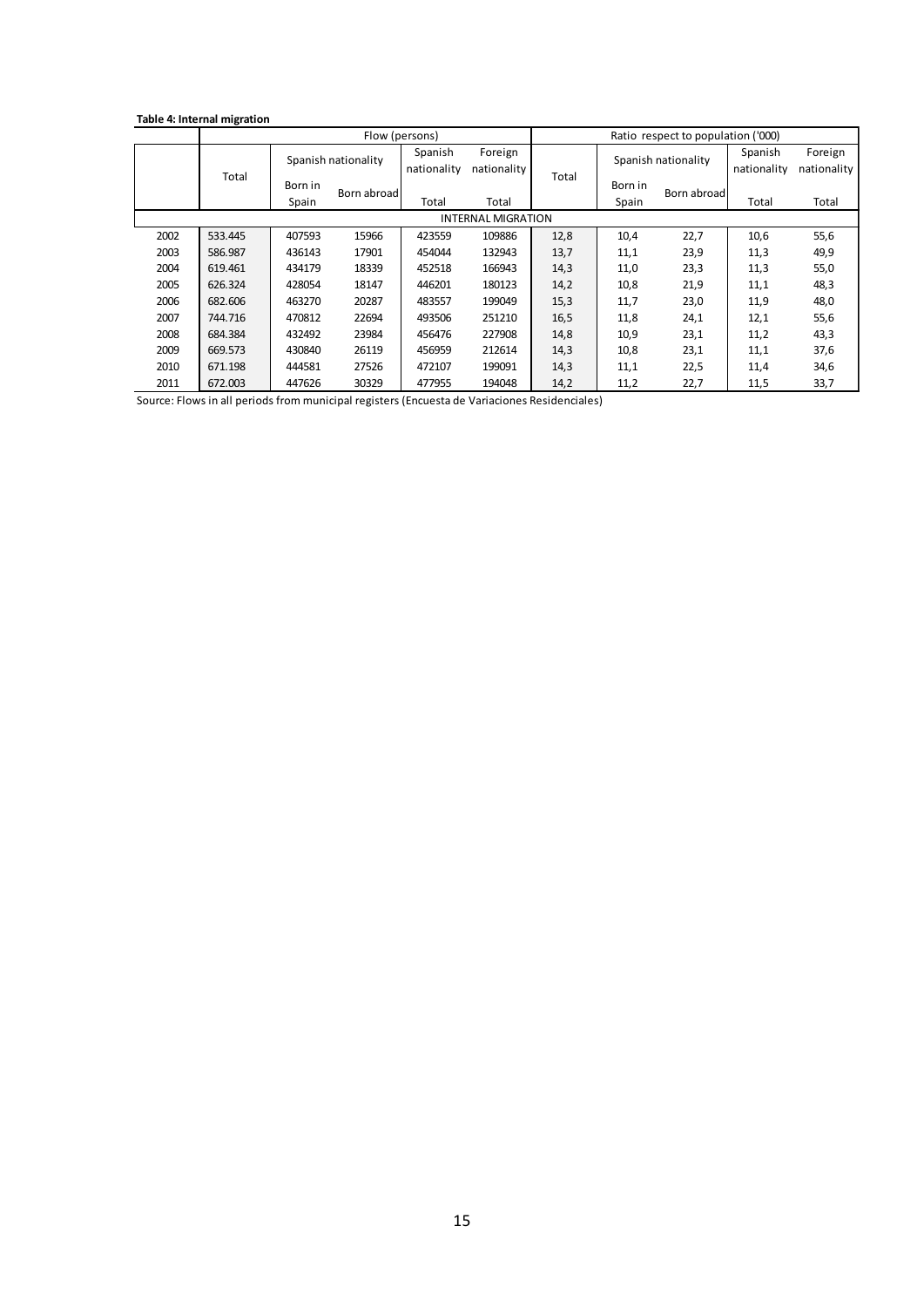| able 5. Characteristics of foreigners depending on their moving status | Recent     | Recent    | Internal  | Stock of   |
|------------------------------------------------------------------------|------------|-----------|-----------|------------|
|                                                                        | immigrants | emigrants | migrants  | foreigners |
|                                                                        | 2008-2011  | 2008-2011 | 2008-2011 | 2008-2011  |
| Gender                                                                 |            |           |           |            |
| Males                                                                  | 51.9%      | 58.7%     | 57.7%     | 52.7%      |
| Females                                                                | 48.1%      | 41.3%     | 42.3%     | 47.3%      |
|                                                                        |            |           |           |            |
| Age structure                                                          |            |           |           |            |
| Less than 16                                                           | 15.0%      | 10.7%     | 34.4%     | 14.4%      |
| Over 16                                                                | 85.0%      | 89.3%     | 65.6%     | 85.6%      |
|                                                                        |            |           |           |            |
| Age of those above 16                                                  |            |           |           |            |
| $16 - 29$                                                              | 45.1%      | 32.8%     | 64.6%     | 32.3%      |
| 30-44                                                                  | 35.9%      | 44.7%     | 17.1%     | 41.7%      |
| 45-64                                                                  | 15.3%      | 18.4%     | 16.8%     | 19.8%      |
| $>= 65$                                                                | 3.6%       | 4.2%      | 1.5%      | 6.1%       |
|                                                                        |            |           |           |            |
| Country of birth                                                       |            |           |           |            |
| Spain                                                                  | 12.3%      | 9.4%      | 4.5%      | 6.0%       |
| Rest of the world                                                      | 87.7%      | 90.6%     | 95.5%     | 94.0%      |
|                                                                        |            |           |           |            |
| Within the rest                                                        |            |           |           |            |
| Europe                                                                 | 25.4%      | 22.7%     | 22.3%     | 42.9%      |
| Romania                                                                | 14.0%      | 10.4%     | 10.2%     | 15.3%      |
| <b>Bulgaria</b>                                                        | 2.6%       | 2.3%      | 2.1%      | 3.1%       |
| Germany                                                                | 2.2%       | 1.9%      | 0.7%      | 3.3%       |
| UK                                                                     | 4.3%       | 2.4%      | 1.0%      | 6.8%       |
| America                                                                | 40.1%      | 46.9%     | 39.7%     | 34.7%      |
| Argentina                                                              | 2.9%       | 4.9%      | 3.2%      | 3.6%       |
| Ecuador                                                                | 4.3%       | 6.4%      | 6.4%      | 7.6%       |
| <b>Bolivia</b>                                                         | 2.2%       | 7.1%      | 4.8%      | 4.2%       |
| Colombia                                                               | 6.0%       | 5.3%      | 8.8%      | 5.4%       |
| Peru                                                                   | 3.9%       | 2.8%      | 2.7%      | 2.5%       |
| Asia                                                                   | 11.8%      | 9.2%      | 12.3%     | 5.3%       |
| Africa                                                                 | 22.5%      | 21.1%     | 30.4%     | 17.0%      |
| Morocco                                                                | 13.9%      | 12.3%     | 19.1%     | 11.9%      |
| Oceania                                                                | 0.1%       | 0.1%      | 0.0%      | 0.1%       |

Source: Municipal registers (Encuesta de Variaciones Residenciales and padrón continuo)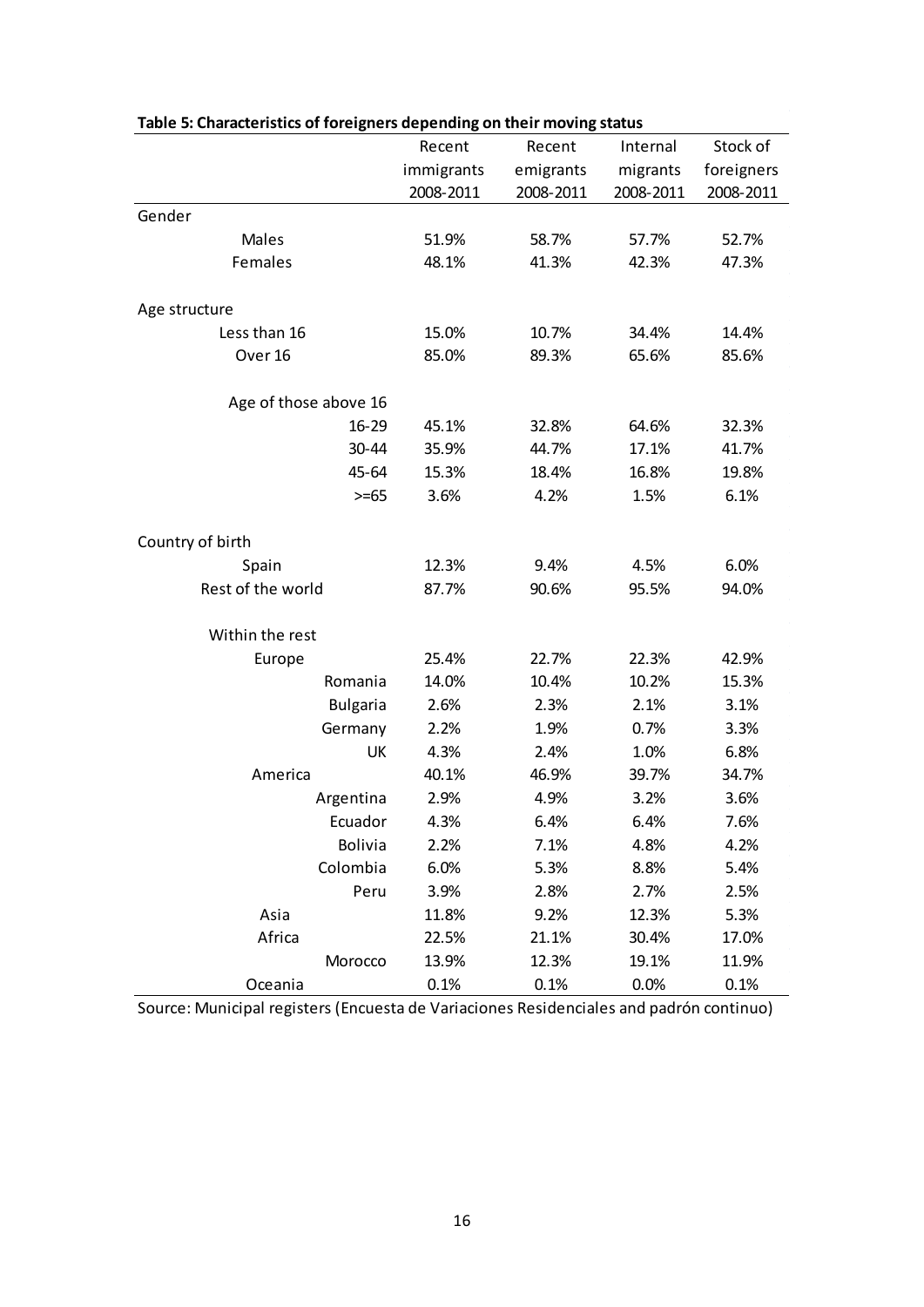| Table 6: Characteristics of Spaniards born in Spain depending on their moving status |            |           |           |           |  |  |  |  |
|--------------------------------------------------------------------------------------|------------|-----------|-----------|-----------|--|--|--|--|
|                                                                                      | Recent     | Recent    | Internal  | Stock of  |  |  |  |  |
|                                                                                      | immigrants | emigrants | migrants  | Spaniards |  |  |  |  |
|                                                                                      | 2008-2011  | 2008-2011 | 2008-2011 | 2008-2011 |  |  |  |  |
| Gender                                                                               |            |           |           |           |  |  |  |  |
| Males                                                                                | 51.1%      | 51.9%     | 49.0%     | 49.1%     |  |  |  |  |
| Females                                                                              | 48.9%      | 48.1%     | 51.0%     | 50.9%     |  |  |  |  |
| Children                                                                             |            |           |           |           |  |  |  |  |
| Less than 16                                                                         | 11.0%      | 21.9%     | 25.3%     | 14.9%     |  |  |  |  |
| Over 16                                                                              | 89.0%      | 78.1%     | 74.7%     | 85.1%     |  |  |  |  |
| Age of those above 16                                                                |            |           |           |           |  |  |  |  |
| $16 - 29$                                                                            | 14.3%      | 24.4%     | 44.1%     | 20.0%     |  |  |  |  |
| 30-44                                                                                | 32.6%      | 46.0%     | 20.7%     | 27.9%     |  |  |  |  |
| 45-64                                                                                | 30.0%      | 19.0%     | 20.9%     | 30.2%     |  |  |  |  |
| $>= 65$                                                                              | 23.1%      | 10.6%     | 14.3%     | 21.9%     |  |  |  |  |
| Region                                                                               |            |           |           |           |  |  |  |  |
| Andalucía                                                                            | 12.1%      | 12.4%     | 17.5%     | 19.1%     |  |  |  |  |
| Aragón                                                                               | 1.9%       | 2.2%      | 2.9%      | 2.9%      |  |  |  |  |
| Asturias, Principado de                                                              | 2.7%       | 2.0%      | 1.8%      | 2.5%      |  |  |  |  |
| Balears, Illes                                                                       | 1.5%       | 2.1%      | 3.7%      | 2.1%      |  |  |  |  |
| Canarias                                                                             | 4.5%       | 4.6%      | 4.2%      | 4.3%      |  |  |  |  |
| Cantabria                                                                            | 1.1%       | 1.0%      | 1.4%      | 1.3%      |  |  |  |  |
| Castilla - La Mancha                                                                 | 1.9%       | 2.1%      | 8.4%      | 4.6%      |  |  |  |  |
| Castilla y León                                                                      | 4.7%       | 4.3%      | 6.8%      | 5.9%      |  |  |  |  |
| Cataluña                                                                             | 15.8%      | 16.9%     | 14.1%     | 15.2%     |  |  |  |  |
| Comunitat Valenciana                                                                 | 9.2%       | 9.0%      | 8.9%      | 10.2%     |  |  |  |  |
| Extremadura                                                                          | 1.2%       | 1.1%      | 2.8%      | 2.6%      |  |  |  |  |
| Galicia                                                                              | 13.1%      | 8.4%      | 5.8%      | 6.4%      |  |  |  |  |
| Rioja, La                                                                            | 0.4%       | 0.5%      | 0.8%      | 0.7%      |  |  |  |  |
| Madrid, Comunidad de                                                                 | 22.4%      | 24.2%     | 13.9%     | 12.8%     |  |  |  |  |
| Murcia, Región de                                                                    | 1.9%       | 2.3%      | 2.3%      | 3.0%      |  |  |  |  |
| Navarra, Comunidad Foral de                                                          | 1.0%       | 1.3%      | 1.2%      | 1.4%      |  |  |  |  |
| País Vasco                                                                           | 4.6%       | 5.6%      | 3.5%      | 5.0%      |  |  |  |  |
| Country of destination (*)                                                           |            |           |           |           |  |  |  |  |
| Europe                                                                               |            | 62.4%     |           |           |  |  |  |  |
| UK                                                                                   |            | 31.0%     |           |           |  |  |  |  |
| Germany                                                                              |            | 7.6%      |           |           |  |  |  |  |
| France                                                                               |            | 4.1%      |           |           |  |  |  |  |
| Switzerland                                                                          |            | 3.5%      |           |           |  |  |  |  |
| America                                                                              |            | 12.2%     |           |           |  |  |  |  |
| <b>USA</b>                                                                           |            | 23.1%     |           |           |  |  |  |  |
| Asia                                                                                 |            | 18.3%     |           |           |  |  |  |  |
| China                                                                                |            | 5.2%      |           |           |  |  |  |  |
| Africa                                                                               |            | 2.1%      |           |           |  |  |  |  |
| Oceania                                                                              |            | 4.9%      |           |           |  |  |  |  |

Source: Municipal registers (Encuesta de Variaciones Residenciales and padrón continuo) (\*)Destination is from the change in the stock by country of destination 2008-2012 in Embassy registers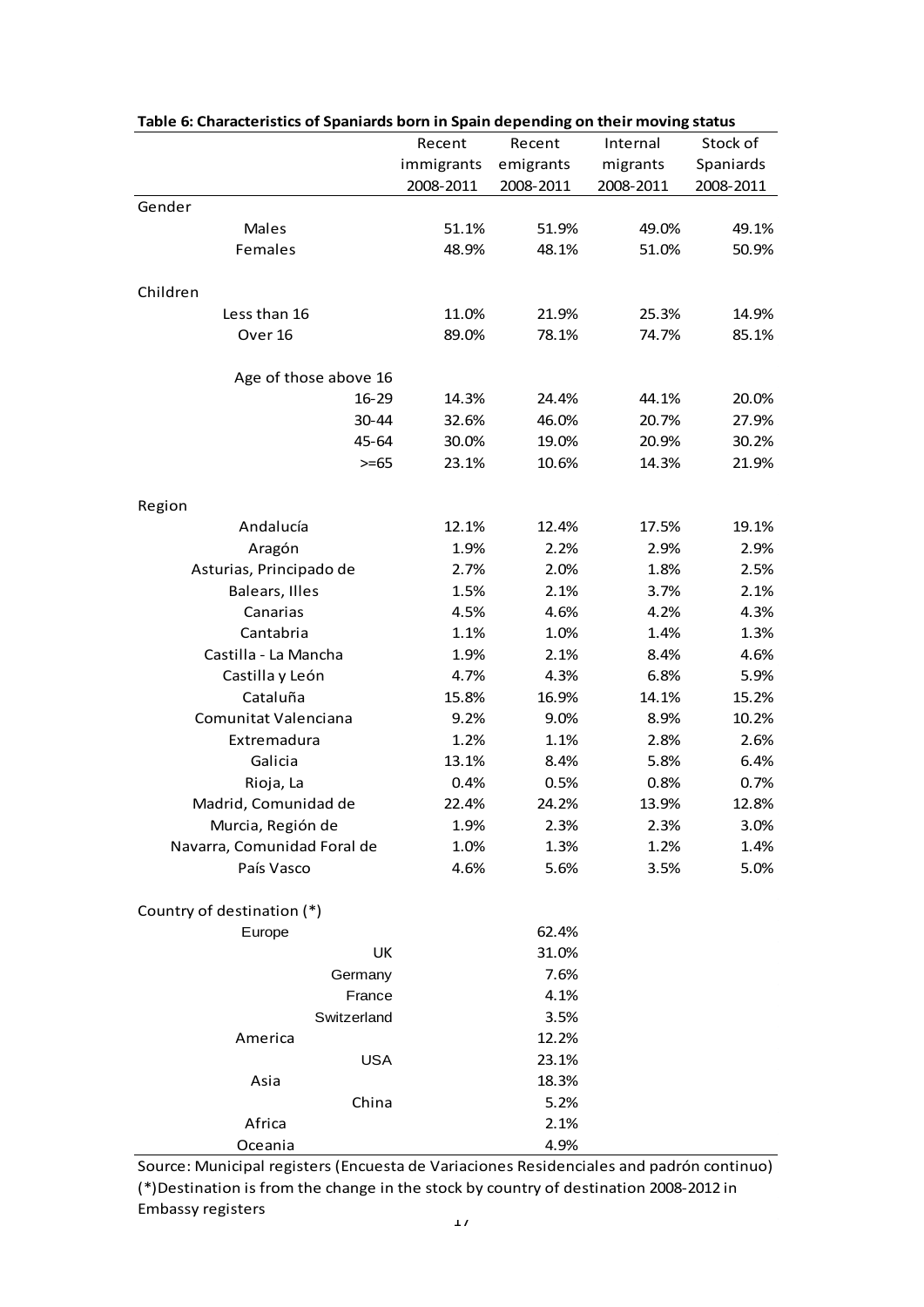#### **Table 7: Log odds of residing in Spain by foreigners**

|                                   | (1)           | (2)            | (3)            | (4)            | (5)            | (6)            |
|-----------------------------------|---------------|----------------|----------------|----------------|----------------|----------------|
|                                   | Log odds      | Log odds       | Log odds       | Log odds       | Log odds       | Log odds       |
| <b>VARIABLES</b>                  | 1998-2001     | 2001-2007      | 2008-2012      | 1998-2001      | 2001-2007      | 2008-2012      |
| U(destination)-U(origin)          | $-0.1036$     | 0.0093         | 0.0086         | 0.0667         | 0.03205        | 0.0547         |
|                                   | $(0.003)$ *** | $(0.0031)$ *** | $(0.0005)$ *** | $(0.005)$ ***  | $(0.0059)$ *** | $(0.0029)$ *** |
| Years of schooling                |               |                |                | $-0.0077$      | $-0.0360$      | $-0.0326$      |
|                                   |               |                |                | (0.015)        | $(0.0119)***$  | $(0.0122)***$  |
| Fixed effects pair country-region | YES           | <b>YES</b>     | <b>YES</b>     |                |                |                |
| Fixed effects country             |               |                |                | YES            | <b>YES</b>     | <b>YES</b>     |
|                                   |               |                |                |                |                |                |
| Constant                          | $-19.11$      | $-18.00$       | $-17.55$       | $-18.92$       | $-17.22$       | $-17.20$       |
|                                   | $(0.007)$ *** | $(0.005)$ ***  | $(0.005)$ ***  | $(0.1905)$ *** | $(0.1429)$ *** | $(0.1495)$ *** |
| Observations                      | 4959          | 8307           | 6921           | 3963           | 6475           | 5357           |
| Pairs of country-region           | 1349          | 1405           | 1406           |                |                |                |
| R-squared                         | 0,974         | 0,982          | 0,997          | 0,617          | 0,69           | 0,7315         |

The dependent variable is the log odds of residing in Spain. This log odds ratio is computed in such a way that the stock WEO database. Unemployment rates of regions in Spain are from the labour force survey and unemployment in origin countries at the WEO. The variable years of schooling is from the labour force survey. Average years of schooling by country of birth and region for the period 2000-2012. We compute an average years of schooling for each degree in educational attainment Standard errors in parentheses Source: Regression (1) and (2) from the paper. One observation is a pair region of destination in Spain /country of birth per year of migrants by country of birth in each region is taken from municipal registers and the population in the country of birth is from

\*\*\* p<0.01, \*\* p<0.05, \* p<0.1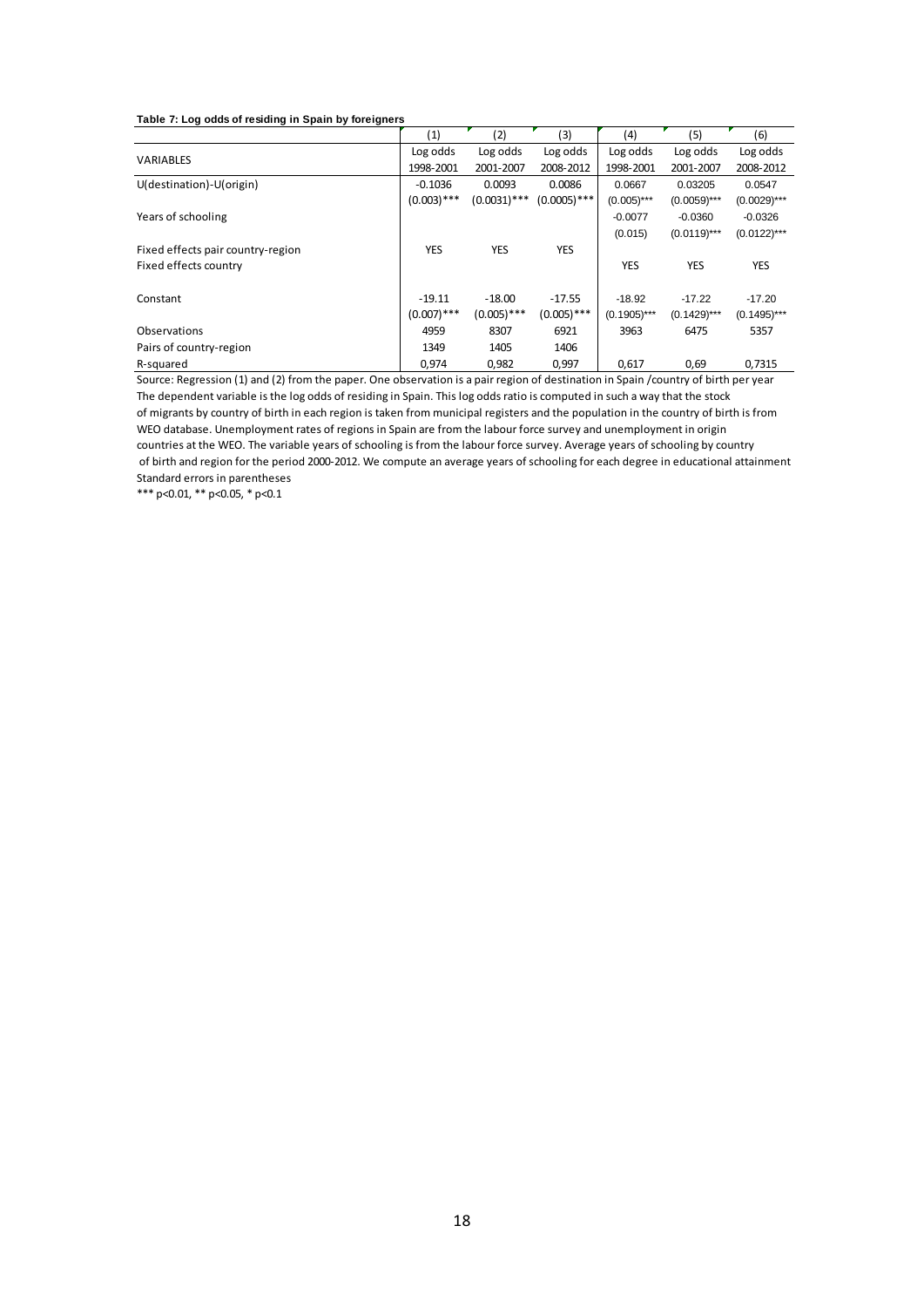#### **Table 8: Log odds of Spaniards living abroad**

|                                   | (1)            | (2)            |
|-----------------------------------|----------------|----------------|
| VARIABLES                         | Log odds       | Log odds       |
|                                   | 2008-2012      | 2008-2012      |
| U(destination)-U(origin)          | $-0.0372$      | $-0.019$       |
|                                   | $(0.0023)$ *** | (0.0020)       |
| Years of schooling                |                | 0.6690         |
|                                   |                | $(0.0275)$ *** |
| Fixed effects pair country-region | <b>YES</b>     |                |
| Fixed effects country             |                | YES            |
|                                   |                |                |
| Constant                          | $-20.39$       | $-16.29$       |
|                                   | $(0.0202)$ *** | $(0.2871)$ *** |
| Observations                      | 4488           | 3777           |
| Pairs of country-region           | 1281           |                |
| R-squared                         | 0,9939         | 0,8689         |

Standard errors in parentheses in origin countries at the WEO. The variable years of schooling is from the labour force survey. Average years of schooling by country of birth and region for the period 2000-2012. We compute an average years of schooling for each degree in educational attainment Source: Regression (1) and (2) from the paper. One observation is a pair country of destination /region of origin in Spain per year The dependent variable is the log odds of residing abroad Spain. This log odds ratio is computed in such a way that the stock of Spaniards by country of destination and region of origin is taken from embassy registers and the population in the region in Spain is from municipal registers. Unemployment rates of regions in Spain are from the labour force survey and unemployment

\*\*\* p<0.01, \*\* p<0.05, \* p<0.1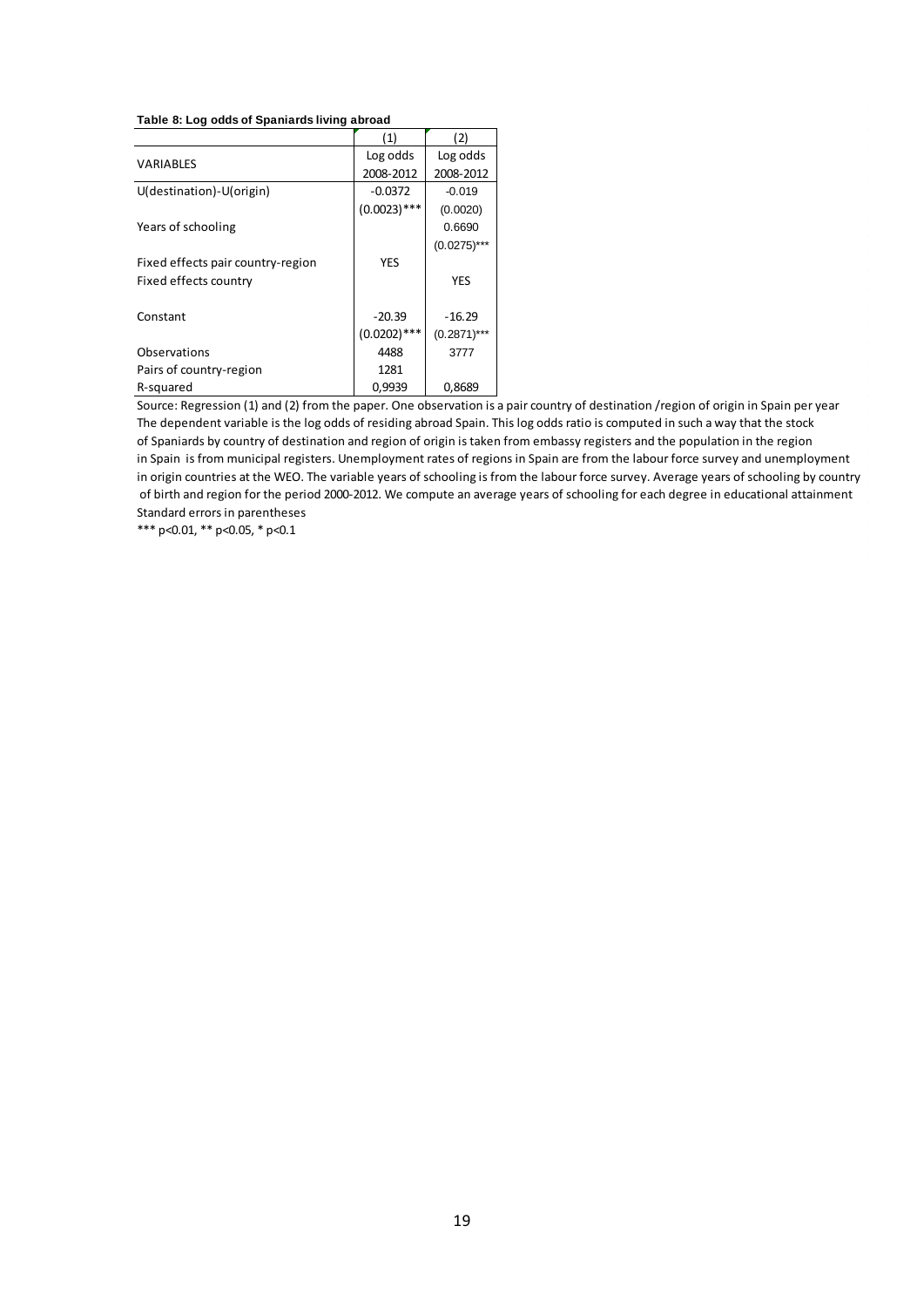#### **Table 9: Log odds of immigrating and emigrating to/from Spain**

|                                   |                | Immigration of foreigners |                | <b>Emigration of foreigners</b> |           |                |
|-----------------------------------|----------------|---------------------------|----------------|---------------------------------|-----------|----------------|
|                                   | (1)            | (2)                       | (3)            | (4)                             | (5)       | (6)            |
| <b>VARIABLES</b>                  | Log odds       | Log odds                  | Log odds       | Log odds                        | Log odds  | Log odds       |
|                                   | 1998-2001      | 2001-2007                 | 2008-2012      | 1998-2001                       | 2001-2007 | 2008-2012      |
| U(destination)-U(origin)          | $-0.2418$      | $-0.0241$                 | $-0.0378$      |                                 |           | $-0.0372$      |
|                                   | $(0.004)$ ***  | $(0.0054)$ ***            | $(0.0017)$ *** |                                 |           | $(0.0023)$ *** |
| Fixed effects pair country-region | YES            | YES                       | YES            |                                 |           | <b>YES</b>     |
|                                   |                |                           |                |                                 |           |                |
| Constant                          | $-20.40$       | $-19.49$                  | $-19.22$       |                                 |           | $-20.39$       |
|                                   | $(0.0155)$ *** | $(0.008)$ ***             | $(0.0149)$ *** |                                 |           | $(0.0202)$ *** |
| Observations                      | 5584           | 7210                      | 4941           |                                 |           | 4488           |
| Pairs of country-region           | 1203           | 1338                      | 1321           |                                 |           | 1281           |
| R-squared                         | 0,898          | 0.949                     | 0,982          |                                 |           | 0,9721         |

The dependent variable is the log odds of moving to/from Spain. This log odds ratio is computed in such a way that the flow WEO database. Unemployment rates of regions in Spain are from the labour force survey and unemployment in origin countries at the WEO. Source: Regression (3) and (4) from the paper. One observation is a pair region of destination in Spain /country of birth per year of migrants by country of birth in each region is taken from municipal registers and the population in the country of birth is from

Standard errors in parentheses

\*\*\* p<0.01, \*\* p<0.05, \* p<0.1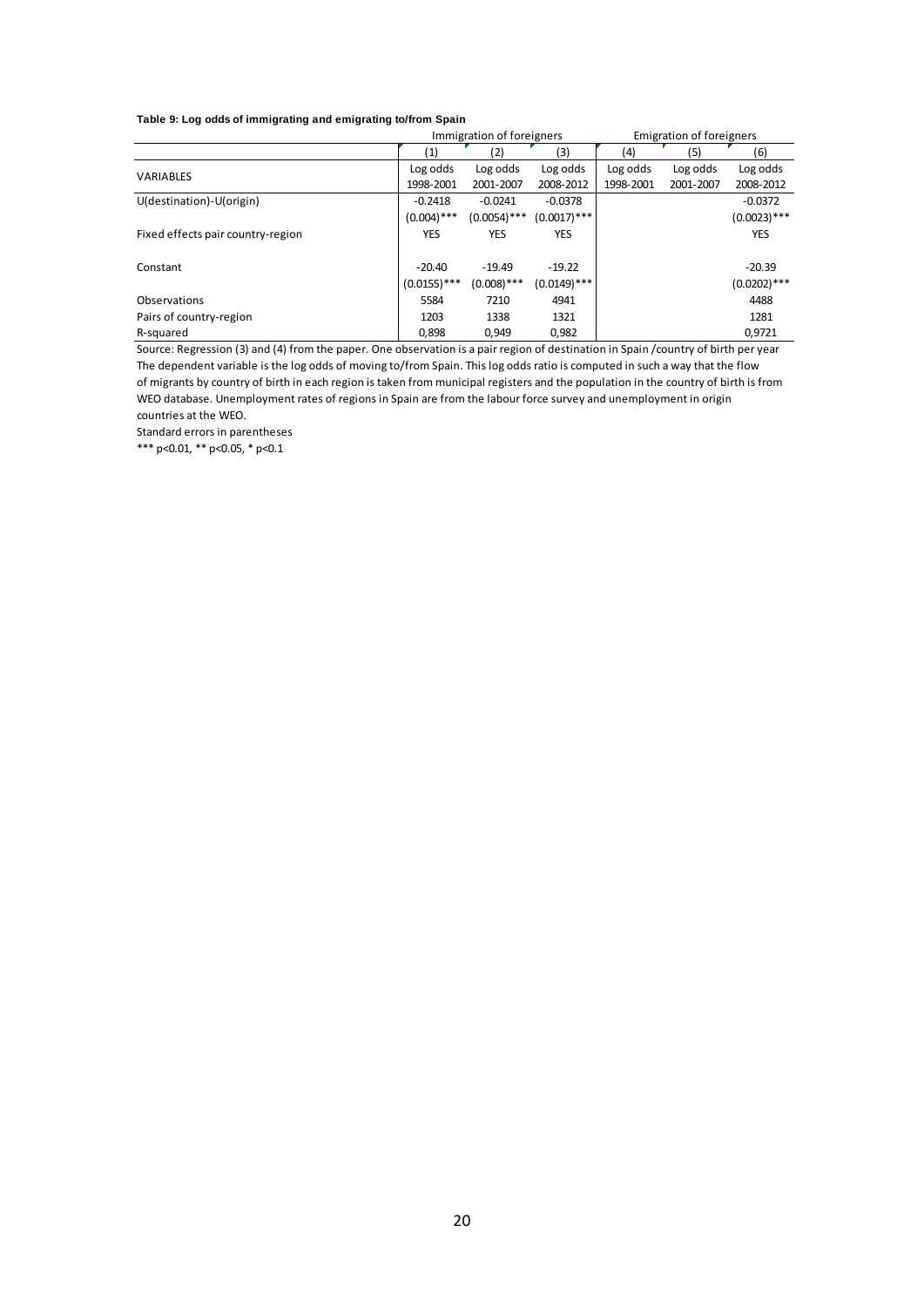|                        | UNITED KINGDOM  |           |                    | <b>FRANCE</b>   |                                      | ARGENTINA |  |
|------------------------|-----------------|-----------|--------------------|-----------------|--------------------------------------|-----------|--|
|                        | Year of arrival |           |                    | Year of arrival | Recent emigrants (less than 5 years) |           |  |
|                        | 1998-2007       | 2008-2012 | 1998-2007          | 2008-2012       | 2003-2007                            | 2008-2012 |  |
| <b>Total Emigrants</b> | 24,052          | 42,775    | 4,413              | 12,319          | 11,507                               | 18,002    |  |
|                        |                 |           | Age distribution   |                 |                                      |           |  |
| $<$ 16                 | 23.2            | 15.9      | 0.0                | 0.0             | 1.2                                  | 32.6      |  |
| $16 - 29$              | 42.7            | 41.6      | 100.0              | 91.6            | 17.6                                 | 13.0      |  |
| 30-44                  | 10.3            | 12.7      | 0.0                | 8.4             | 10.8                                 | 26.6      |  |
| 45-64                  | 0.0             | 29.7      | 0.0                | 0.0             | 23.1                                 | 9.4       |  |
| >65                    | 0.0             | 0.0       | 0.0                | 0.0             | 47.3                                 | 18.5      |  |
|                        |                 |           | Skill distribution |                 |                                      |           |  |
| High                   | 48.1            | 60.0      | 40.8               | 61.9            | 5.1                                  | 31.7      |  |
| Medium                 | 19.2            | 6.6       | 50.4               | 21.1            | 42.2                                 | 8.6       |  |
| Low                    | 8.9             | 6.1       | 8.7                | 17.0            | 52.7                                 | 59.7      |  |
| <b>NA</b>              | 23.8            | 27.4      |                    |                 |                                      |           |  |

#### **Compostition of recent emigrants to UK (2008-2012)**

|                 | Share in total recent |                           |           | By age group |       |     |
|-----------------|-----------------------|---------------------------|-----------|--------------|-------|-----|
|                 | emigrants (%)         | $<$ 16                    | $16 - 29$ | 30-44        | 45-64 | >65 |
| Euro Area       | 21.1                  | 28.5                      | 53.8      | 15.3         | 1.9   | 0.6 |
| Rest of Europe  | 24.6                  | 17.4                      | 54.1      | 24.2         | 4.2   | 0.1 |
| North America   | 3.8                   | 17.8                      | 34.4      | 38.2         | 8.3   | 1.3 |
| Rest of America | 13.7                  | 27.1                      | 38.4      | 24.2         | 5.3   | 5.0 |
| Asia            | 34.2                  | 20.3                      | 58.0      | 17.5         | 4.0   | 0.3 |
| Oceanía         | 2.5                   | 14.4                      | 38.7      | 35.5         | 9.6   | 1.8 |
| SPAIN           | 0.04                  | 15.9                      | 41.6      | 12.7         | 29.7  | 0.0 |
|                 | Share in total recent | By educational attainment |           |              |       |     |
|                 | emigrants (%)         | Unknown                   | High      | Medium       | Low   |     |
| Euro Area       | 21.1                  | 25.7                      | 49.0      | 10.4         | 14.9  |     |
| Rest of Europe  | 24.6                  | 16.4                      | 25.9      | 12.7         | 45.0  |     |
| North America   | 3.8                   | 15.2                      | 55.8      | 16.5         | 12.5  |     |
| Rest of America | 13.7                  | 28.7                      | 34.1      | 12.7         | 24.5  |     |
| Asia            | 34.2                  | 17.8                      | 50.7      | 11.1         | 20.4  |     |
| Oceanía         | 2.5                   | 14.4                      | 75.8      | 3.7          | 6.1   |     |
|                 |                       |                           |           |              |       |     |

Source: LFS from UK and France, and Encuesta Permanente de Hogares Argentina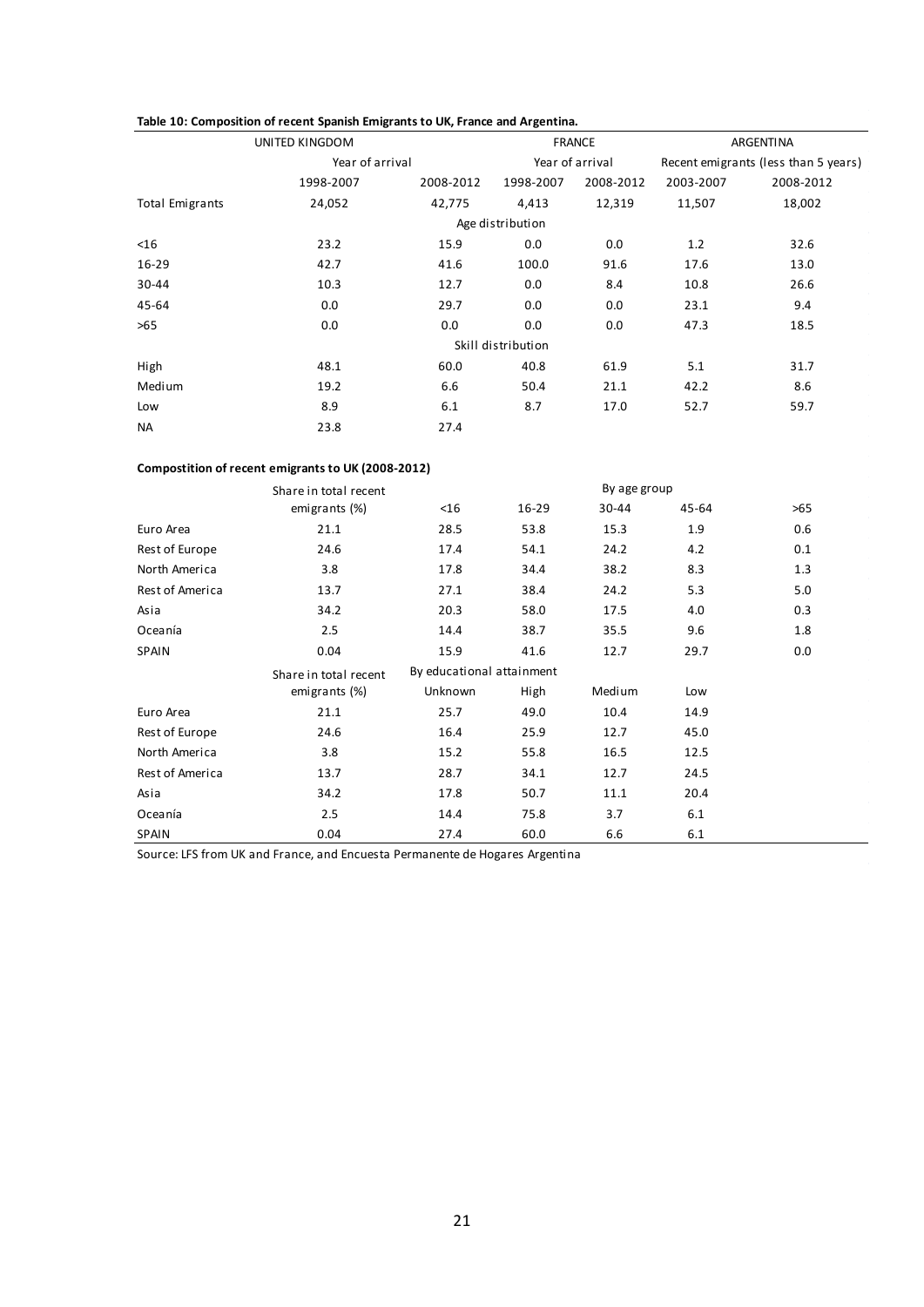



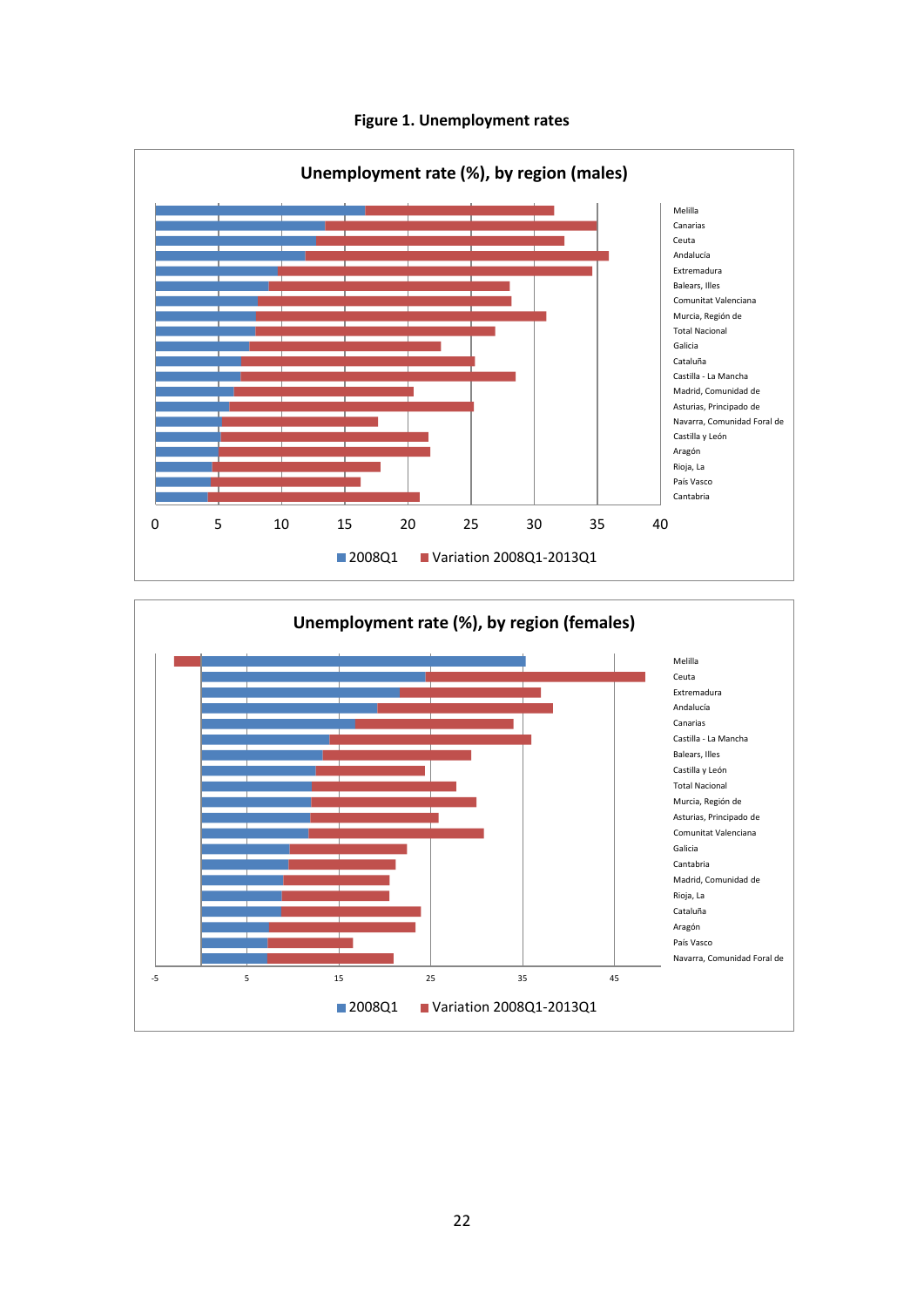



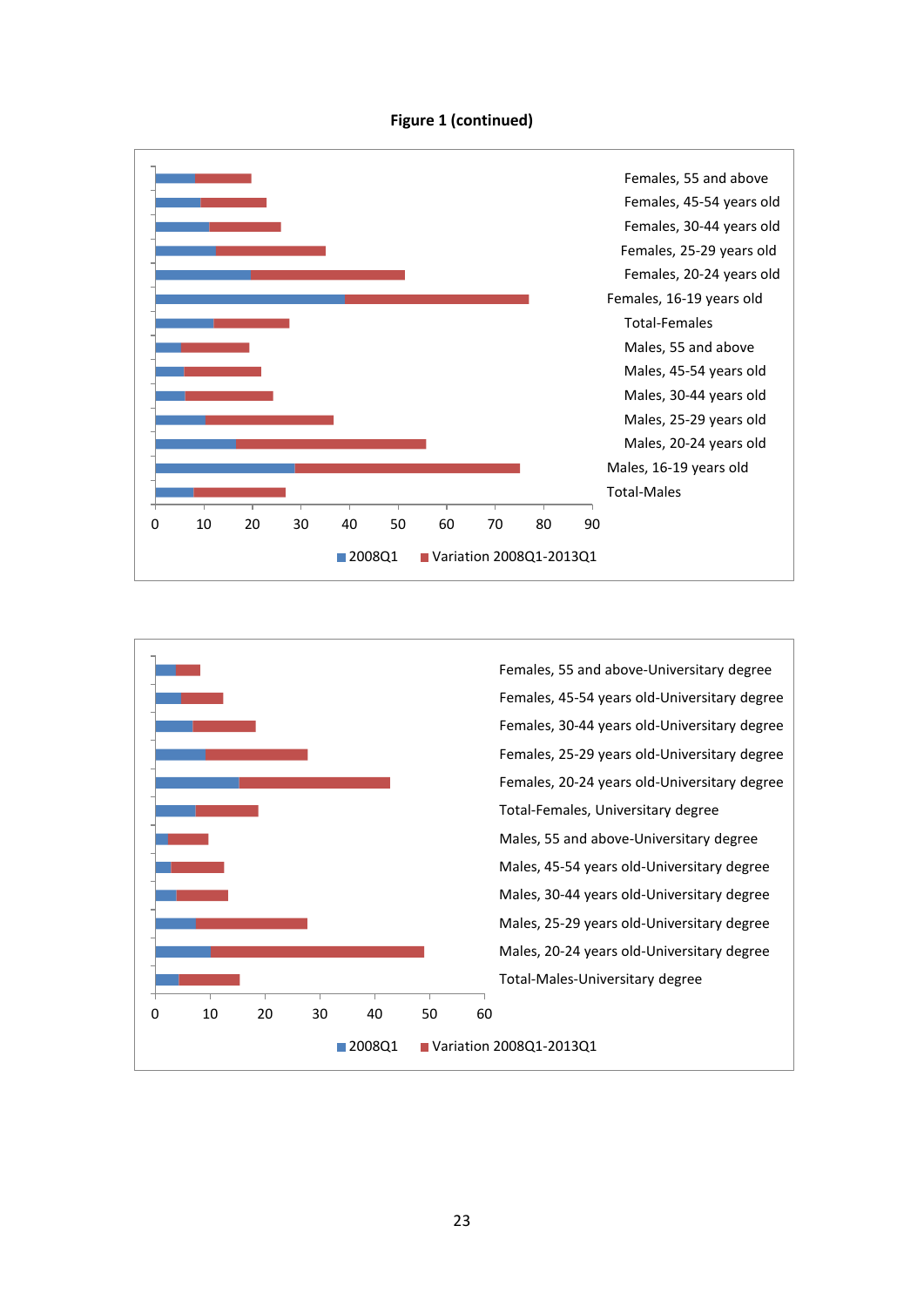

**Figure 2: Share of foreigners in Spain and evolution of unemployment rate**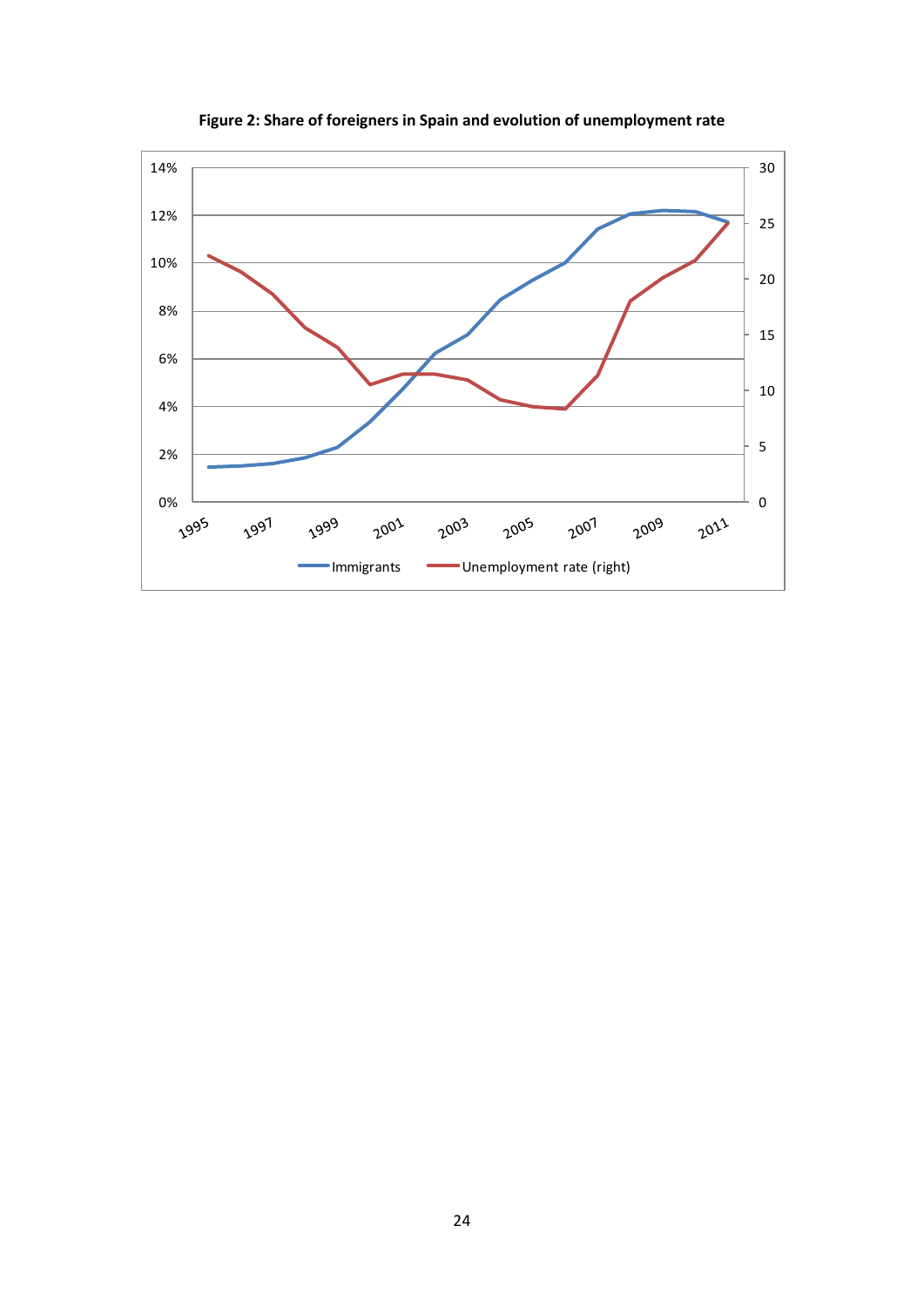

**Figure 3: Migration flows and unemployment rate**

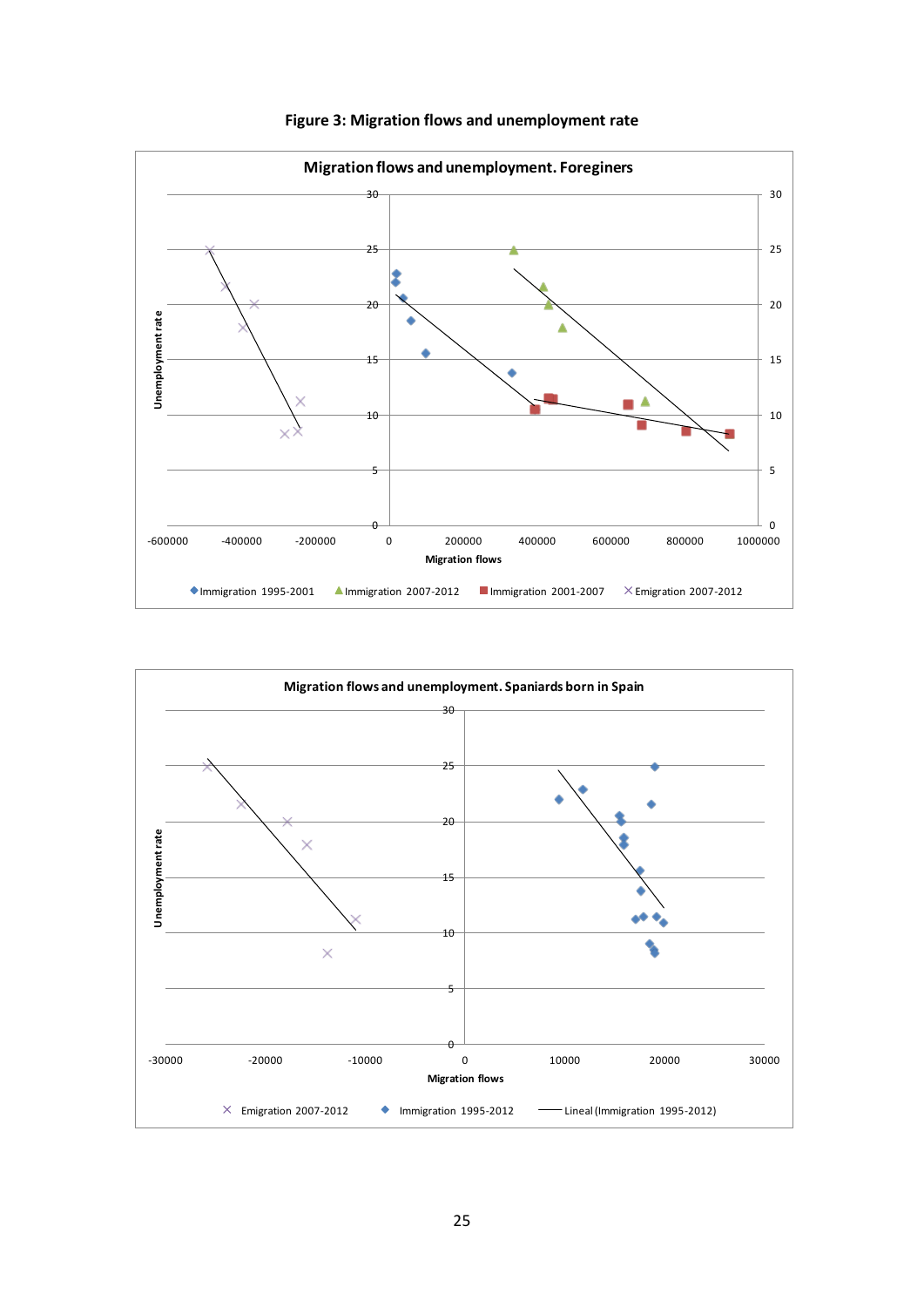

# **Figure 4: Constant on a regressions of log odds of internal migrating by nationality representing costs of emigrating internally**